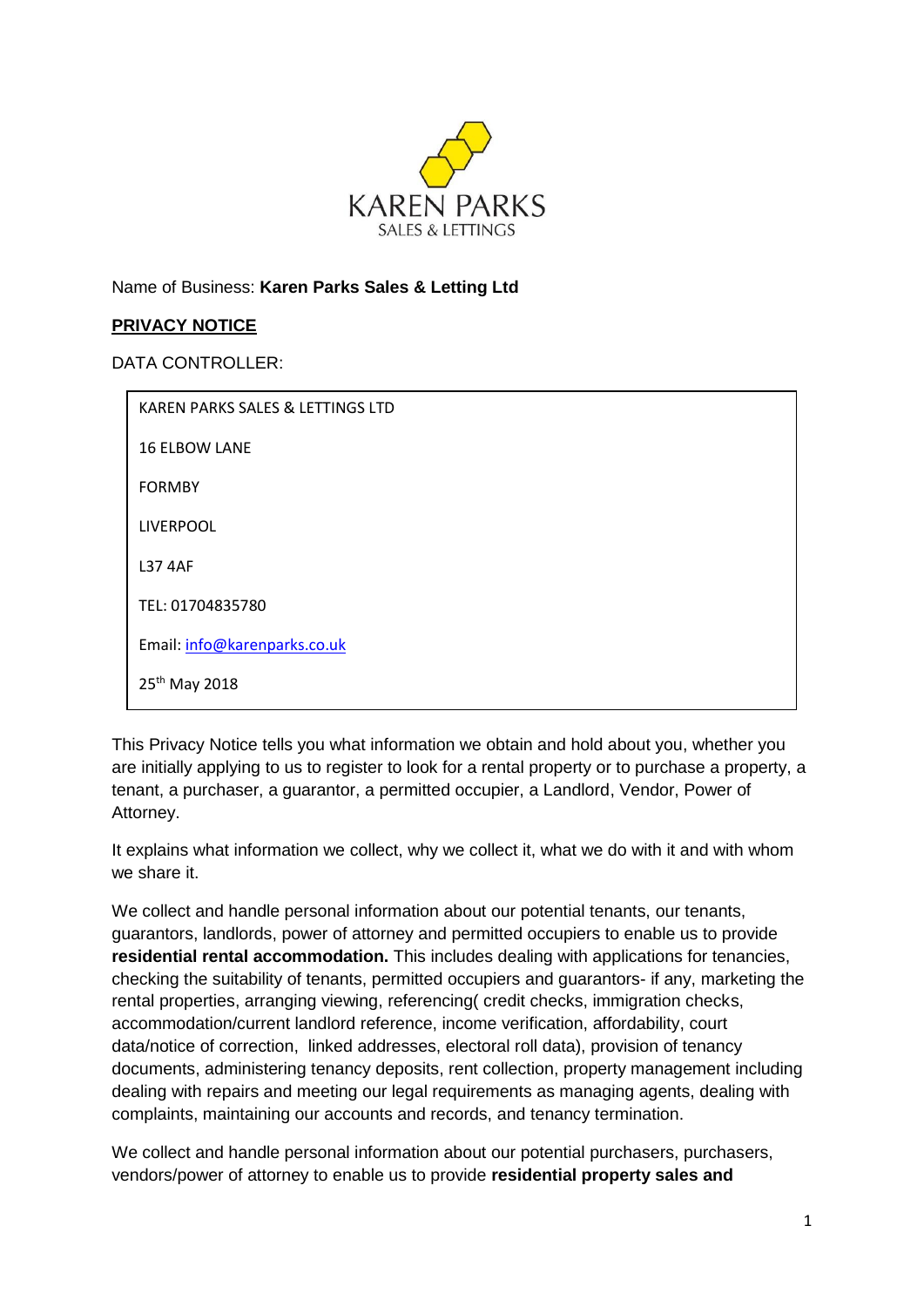**purchases.** This includes gathering information to assist in finding a suitable property for the purchaser, marketing of properties, arranging viewings, gaining feedback from viewings, and progression of sales to conclusion.

The information we collect or handle is referred to as 'data'

### **This notice will be made available to everyone we collect data from.**

You should read this notice when you give us information so you are aware of how and why we are using this. Please update us if any information supplied by you changes.

### **Why are we giving you this privacy notice**

We are required by data protection law to give you this notice. We must be open with you about why information is collected about you and then what is done with it. We must act fairly in relation to this information. You have various legal rights relating to this information which is covered out in more detail within this document.

Some of the items in the notice may not be relevant to you. Different information will be involved depending on whether you are a potential tenant, tenant, occupier, guarantor, landlord, potential purchaser, purchaser, vendor or other persons we have contact with.

In order that we can collect or use information about you there must be a legal basis or gateway for doing so. This notice identifies the relevant gateway for the various types of information we collect and hold about you. A detailed explanation of these gateways is given in this notice.

Under data protection legislation we can only process data 'as necessary' and only to the extent that it is needed. For example, we can use your bank details regarding payments and other limited purposes only. However, in certain circumstances, as necessary we can share any of your data, e.g with our own professional advisors. We may also share any of your data, as necessary, with the police/law enforcement agencies or regulatory authorities.

#### **The data we collect/hold about you**

We use different ways to collect data about you including the information you supply to us when enquiring about a property. If you fail to provide this information we may not be able to proceed.

**As necessary** personal data retained and processed by us, relating to **prospective tenants/guarantors/tenants/purchasers** consists of the following, if applicable:

- Identification and contact details
- Car registration numbers
- Personal/background information including accommodation status, permitted occupier details(number, sex and ages of any children), date of birth, employment status, benefits received, landlord details, next of kin, pet details, adverse credit history, selling agent details, mortgage details
- Bank details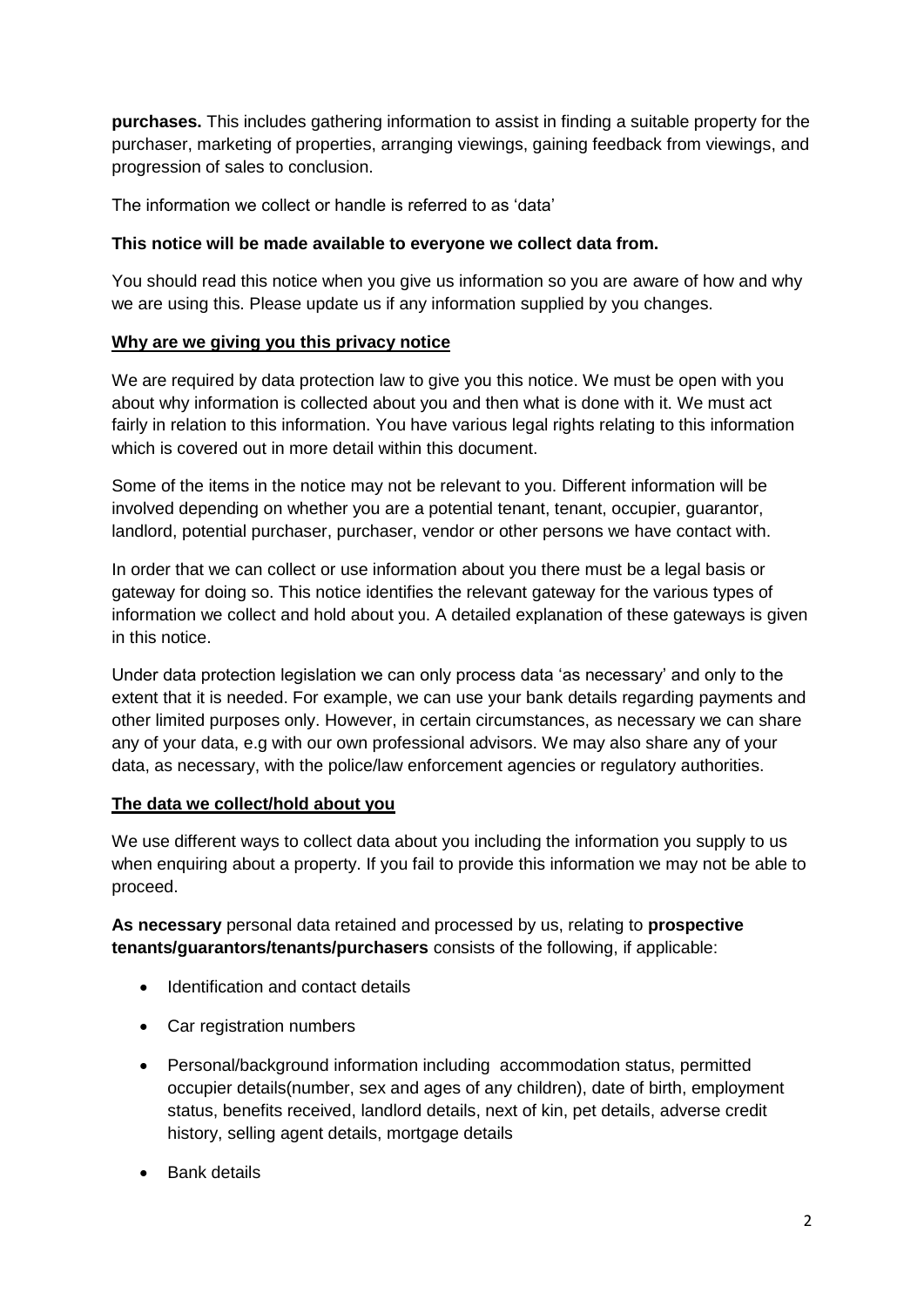- Verification and credit status
- Landlord references
- Deposit, including return on tenancy termination
- ID, Proof of funds, Mortgage in Principle documents, solicitor acting on your behalf
- Tenancy details including renewals
- Immigration/Right to Rent checks (England)
- Rent and other payments
- Recovery of arrears, claims or possession proceedings
- Repairs/Health and safety/housing conditions
- Breach of Tenancy terms/nuisance/anti social behaviour
- Council Tax liability
- Water charges liability
- Utilities liability
- Offers reported
- Sales progression including exchange and completion
- Termination of a tenancy
- Complaints
- Insurance
- Health or disability
- Emails, voicemails, text messages and other communications and via our website where we operate one
- Website and online portal information

We also generate and use data internally eg our rent records

We also collect and receive data about you from third parties. This may be information given to us by other tenants, occupiers or neighbours. It can include information from a guarantor if you have one. It may include the Department for Work and Pensions or the Local Authority where you are receiving Universal Credit or Housing Benefit. Information may be given to us relating to Council Tax by the local authority. Utility companies or service providers may also give us personal information about you. We obtain information about you when we carry out referencing and credit checks. We may also receive information from you via websites or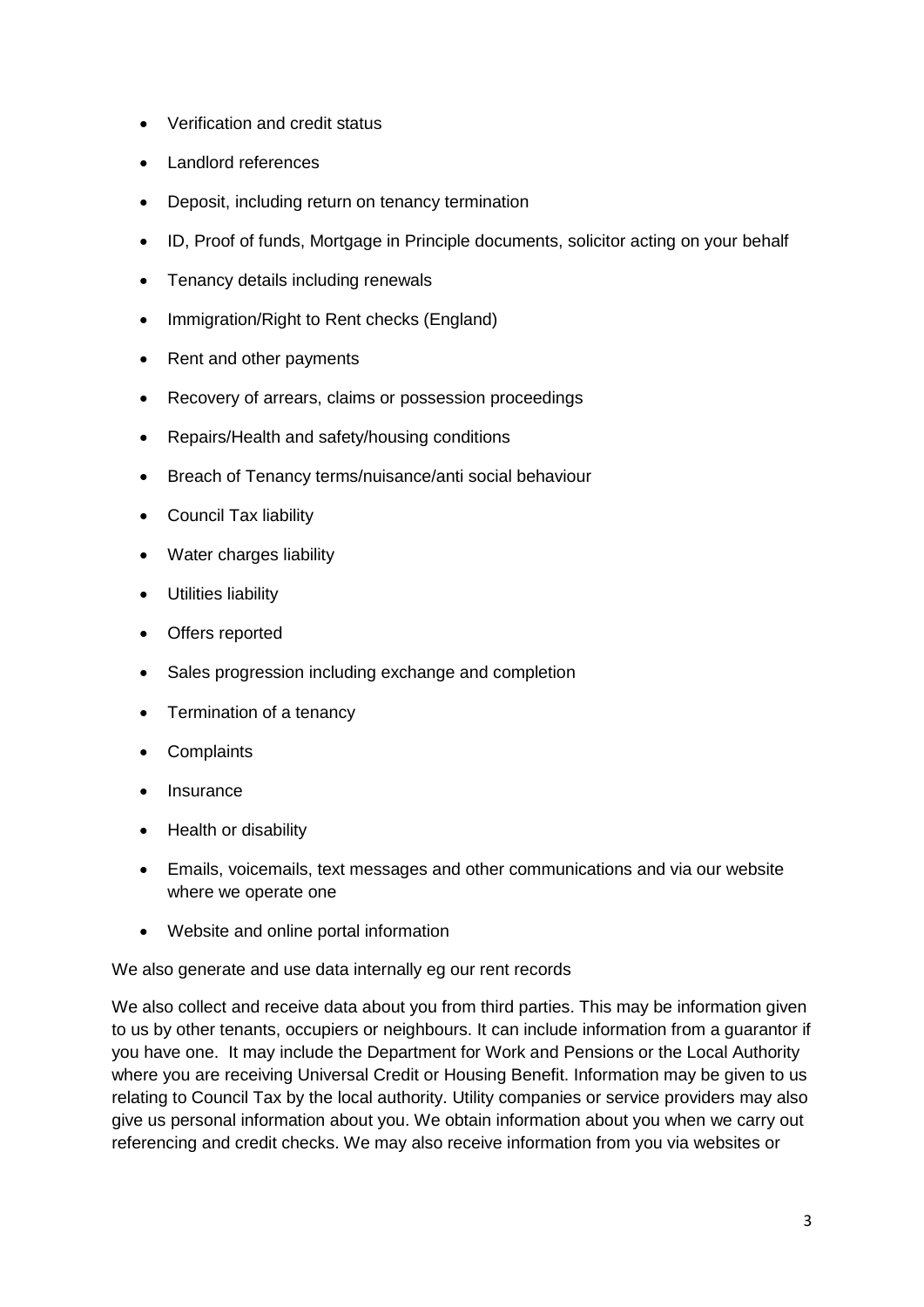from portals such as Rightmove. Any information which we receive in this way is set out in the table within this notice.

As necessary personal data retained and processed by us, relating to **Vendors and Landlords** consists of the following, if applicable:

- Identification and contact details
- Proof of Ownership
- Power of Attorney Information
- **Bank Details**
- Overseas Landlord Status
- Preferred Contractors
- **Solicitor Details**

## **Sharing data with others:**

We will share information we hold with others, where this is necessary and applicable. When we do this, we must comply with data protection legislation. Information can be shared with landlords of the property we advertise, rent out and manage or a landlord requesting a reference for a future tenancy, vendors, contractors/suppliers, utilities and service providers, trades people, insurance broker companies, public bodies and government bodies including the DWP and local authority, courts, police and law enforcement agencies, taxation authorities; HMRC, estate agents to progress a sale/purchase of a property, Car Parking Company. We may need to share information with your next of kin etc in and emergency. It may be necessary for us to share information with a future/ new owner of a rented property if you are the tenant/occupier/guarantor. We also may share information with professional advisers such as solicitors, lawyers and accountants or an advice agency. Your details may be given to the Leaseholder/freeholder if you are renting or buying a flat. We also send notification to and have correspondence with a tenancy deposit scheme protecting any deposit which has been paid. In some cases we may be under legal obligation or under contractual obligation to provide information. What we share depends on what is necessary in the circumstance and more detail is provided in the table within this notice.

#### **Joint tenants and Guarantors:**

Where there is a joint tenancy with someone else or there is a Guarantor for the tenancy, as necessary, we will share information either with the joint tenant or the Guarantor, or both. This relates to your performance of your responsibilities under the tenancy agreement including information about any rent arrears or other breach of the tenancy terms. It can also relate to issues around the termination of the tenancy and any claims we have as a result

## **Immigration Check/Right to Rent Checks**

By law, in England, under the The Immigration Act 2014 we are required to check your immigration status before we can grant you a tenancy. This means that you are legally obliged to produce certain documentation to us so as to establish your immigration status.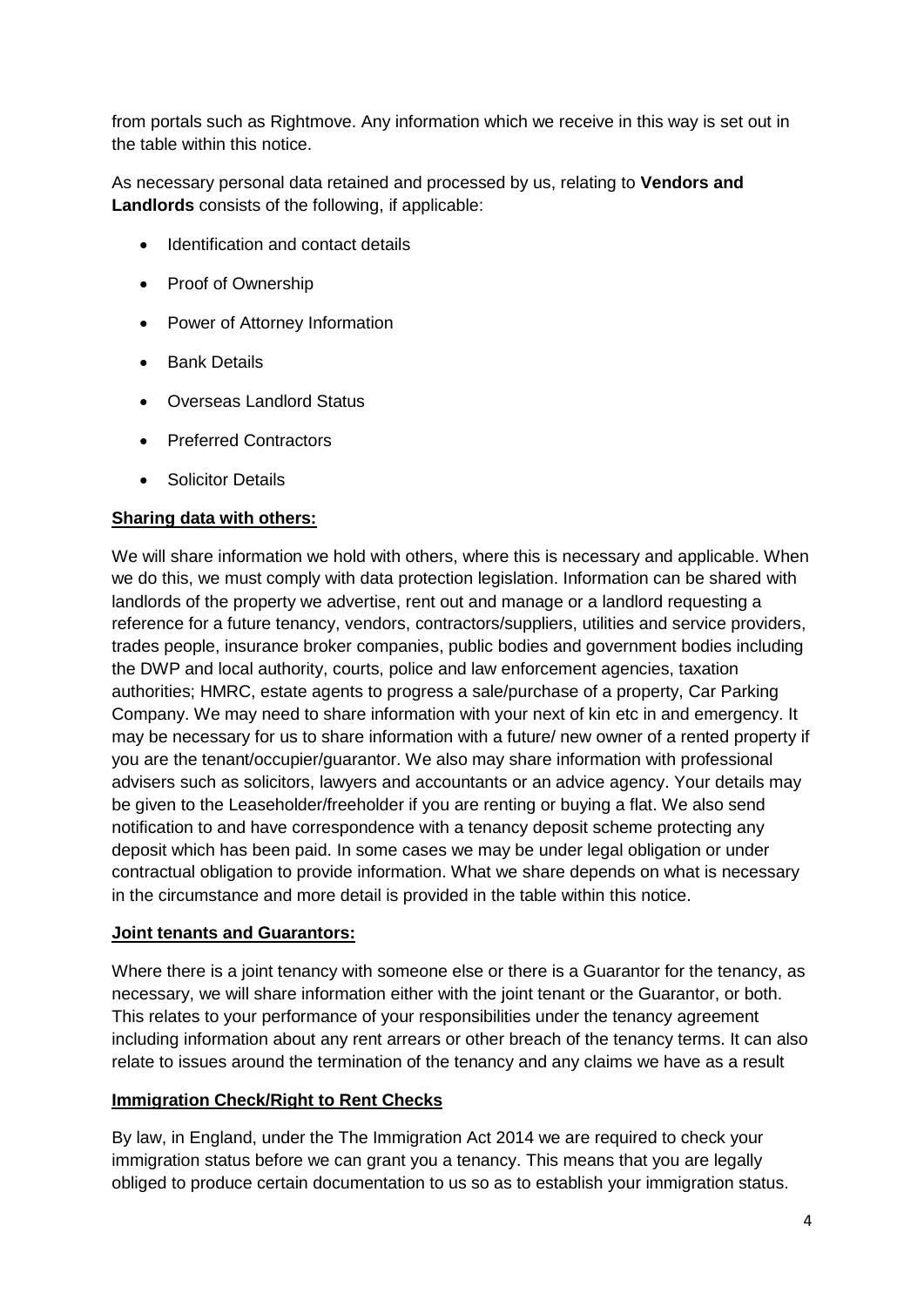This applies to anyone who is over 18 years of age who will be a tenant or living in the property, whether a UK, European Union, European Economic Area Citizen or from a Country of Origin outside of these. Not only are we required to see original documents but we must take and store copies. We also check this documentation as part of our process to verify your identity at the outset of the tenancy.

## **Search Engines, website etc..**

As necessary, we obtain information about you which is publically available via search engines such as Google or Facebook and websites. This will include information about you which you yourself made public. Further details are set out in the table within the notice. However, when doing so we make sure that we comply with application guidelines under data protection legislation.

## **Special categories of data/sensitive personal data**

In limited situations we will process information about your health or any disability. This data is given special protection under data protection law. Normally we would expect to ask you for explicit consent before we collect or use this kind of data.

# **Children**

In cases where you rent a property where a child resides, information will be given to us about resident children; usually by an adult such as a parent on their behalf. Data protection law requires us to give such information additional protection where we collect or use it. In particular, where the rented property is located in England, we need to check on the age of any residents to see whether or not an immigration/right to rent check must be carried out.

## **Obligation to process data**

Private renting and sales is highly regulated so we are under various legal obligations. These include an obligation to carry out Energy Performance checks and gas safety checks in rental properties under gas safety legislation. We may need to handle data for this purpose, eg to give to the contractor to arrange access to the property. In line with the Information Commissioner advice, we will for our rental properties pass over details of your occupancy to the relevant Water Company to enable them to collect water charges as it is in their legitimate interest to receive this information.

Legally we must also hold and process information relating to any tenancy deposit which you pay to us including sharing your information with a deposit scheme by which any deposit is protected.

Under any statutory licensing schemes applicable to the rental property we may be required to give information to the local housing authority relating to your occupation of the property. Similarly, there are various regulatory requirements which may mean that we need to give information about you to public or local authorities or other regulatory authorities.

## **Utilities**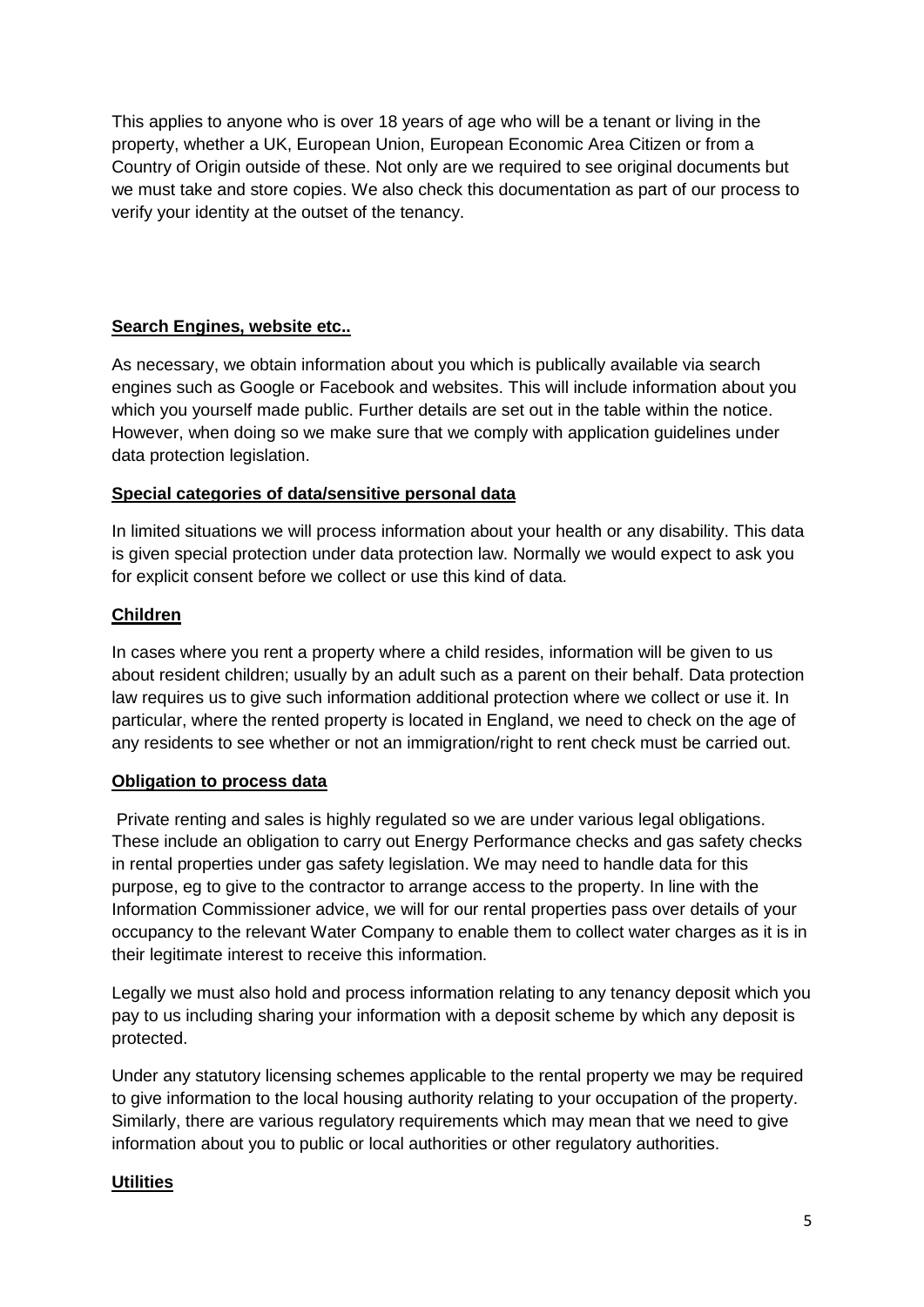Again, in line with advice from the Information Commissioner we consider that it is in the legitimate interests of utility companies to receive information about occupants of the rental property to enable them to bill you for utilities. In some rented properties this may be included in your rent and in this case it would not be necessary to inform the suppliers.

## **Council Tax**

Likewise, we notify local authorities of your occupancy of rental properties relevant to the collection of Council Tax. In any event they are entitled to serve notice upon us requiring this information if they choose to do so.

## **Why we collect data and the legal basis for processing your personal data**

We must tell you why we collect and hold information about you.

We must also have a legal basis before we are allowed to collect or process your personal data.

Processing personal data includes recording, storing, altering, using, sharing or deleting data. We only need one of these 'gateways' and for our purposes they are:

- **Consent**. Consent may be requested from you in certain circumstances eg: to General Marketing of a property, carrying out property matches and provide you with details of 'suitable' properties of interest or obtaining a reference in order to rent a property but generally we do not reply on your consent to process your personal data.
- **Contractual Obligation.** To perform our contract so that we can carry out our responsibilities under the agreement with you, including anything you request us to do with a view to selling or purchasing a house, renting a property out or becoming a tenant/occupier.
- **Legal Obligation**. Compliance by us with a statutory or other legal obligation.
- **Vital Interest.** Where it is in your vital interest eg. If there is a life threatening situation.
- **Own Legitimate Interests**. Where we are pursuing our own legitimate interests or those of a third party. This will not apply if our interests are overridden by your interests or your fundamental rights and freedoms. We must carry out a balancing exercise therefore to decide whether we can reply on this gateway to ensure that it applies.

This notice identifies the relevant gateway applicable in each case. In some cases, we will rely on more than one gateway depending on the particular purpose for which we are using your data.

Additionally, any data must be processed by us fairly and openly.

## **Why we process your data**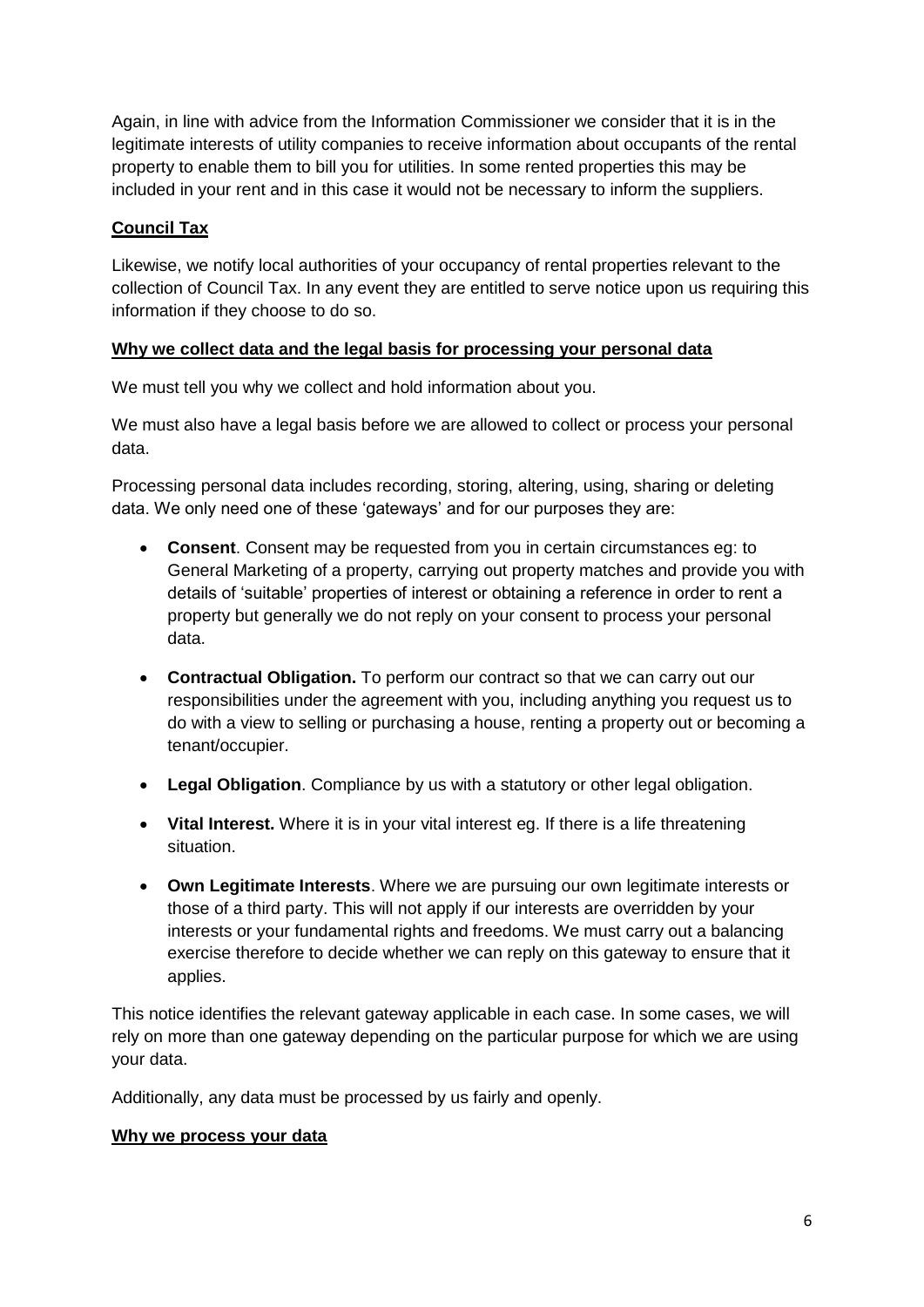The various purposed for which it may be necessary for us to process various categories of your information include:

- In our legitimate interests for deciding on the suitability of a proposed tenancy/ purchase
- In our legitimate interests for verifying the credit worthiness/suitability of tenants/occupiers/guarantors
- Our legal obligation to check and verify identity for tenants, landlords, purchaser and vendors
- Our legal obligation to check proof of funds for the purchaser
- Our legal obligation to check and verify proof of ownership for vendors and landlords
- To perform our tenancy contract to deal with joint tenants and permitted occupiers linked to a tenancy
- To perform our contract and legal obligations to complete the tenancy agreement
- In our legitimate interest to secure a purchaser for a property
- To perform our contract to report an offer on a property to the vendor/s
- To perform our contract to progress a sale to completion
- Our legal obligation to check Immigration Status/right to rent
- In our legitimate interests to secure tenancy obligations eg: deposit payment and guarantor obligations
- For Contractual performance for rent collection, including banking details
- For Contractual performance for managing the tenancy and the property
- For Contractual performance and/or in our legitimate interests for record keeping
- For Contractual performance for arranging repairs and maintaining the condition of the property and keeping it in safe condition
- For Contractual performance for monitoring and enforcement of tenant responsibilities
- For Contractual performance or in our legitimate interests for recovering debts and other payments due, including any possession proceedings
- In our legitimate interests or administrating liability for Council Tax
- In our legitimate interests and those of the Water Company for the payment of water charges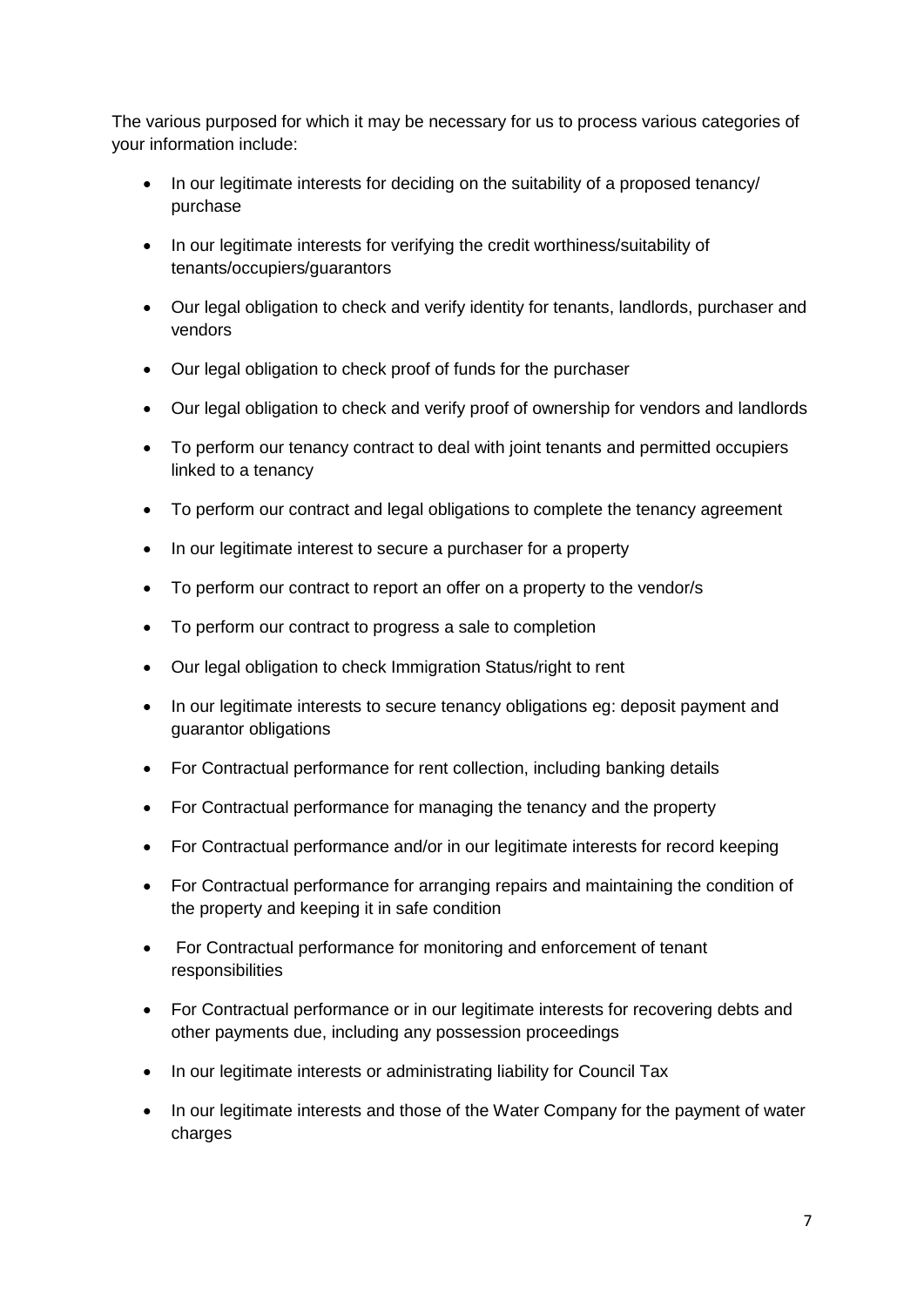- In our legitimate interests and those of the provider relating to arranging and paying for Utilities and Services
- In our legitimate interests for dealing with welfare benefits(including Universal Credit and Housing Benefit) where payable in respect of the rent
- In our legitimate interests in relation to tenancy termination including the return of any deposit
- In our legitimate interests for processing complaints
- For Contractual performance or in our legitimate interests for dealing with health and disability issues relating to tenants/occupiers
- To perform our legal obligations to provide information to public and local authorities who are legally entitled to require this information
- In your vital interests for contacting next of kin etc ... in an emergency
- In our legitimate interests for the storage of emails, voicemails, telephone calls, records and other communications
- To perform in accordance with our legal obligations if you exercise your rights under data protection law
- To perform our legal obligations for compliance with legal and regulatory requirements
- In our legitimate interests for the establishment and defence of legal rights
- In our legitimate interests for prevention, detection and investigation of crime and anti-social behaviour and the security of any website or other means of electronic communication

We may change the purposes where this is compatible for the purpose for which we obtained the data originally. If we need to use your data for a non-compatible purpose we will notify you and explain the legal gateway that allows us to do so. We may process your information without your knowledge where this is required or permitted by law.

More information about what we do with your data and why, along with the relevant gateway is given in the Table. This also tells you who we share the data with and from whom we receive it.

#### **Retaining Communications**

We will monitor and retain records of telephone calls. We will monitor recordings and retain your emails, voicemails, text messages, social media messages and other communications. This is in our legitimate interests to maintain an accurate record of these. This may be necessary to manage your sale, purchase, tenancy application, tenancy and those associated with it or the property itself. We need these records for our ongoing dealings with you, including our data protection obligations.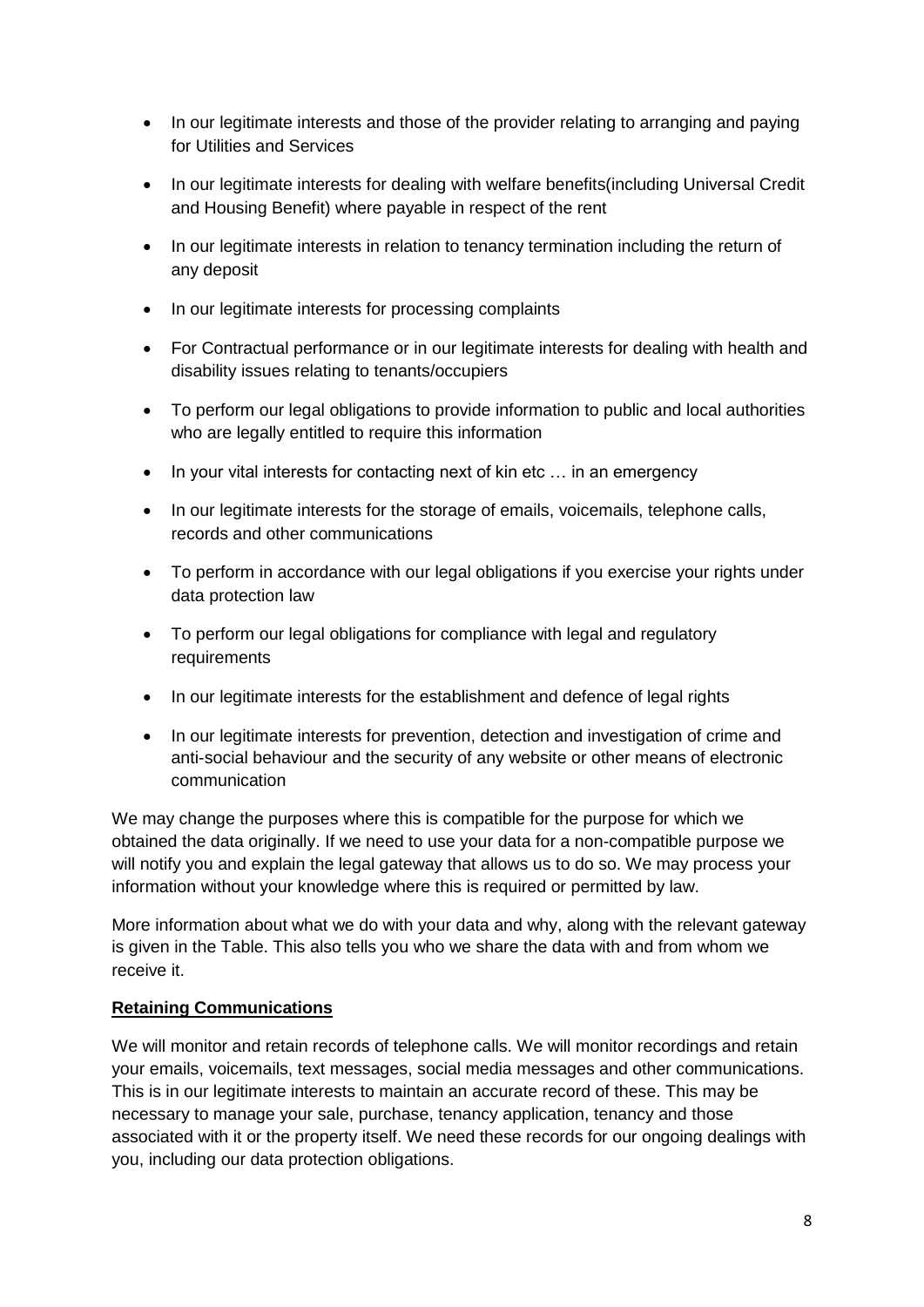## **Length of Storage of Data**

Data can only be stored on a time limited basis and not indefinitely. We will hold personal data about you for the duration of your property purchase, property sale, and rental application. After completion of a property sale and a property let, we will hold your personal data for seven years. In the case where we manage a rental property we will hold your personal data for the duration of the tenancy and seven years after your tenancy has ended. This is the statutory limitation period six years plus a further year to allow for service of proceedings, should proceedings commence later. We are also required to retain information for up to six years for tax purposes. If your tenancy application does not go ahead then we will not retain your data.

### **Storage and Security of Data**

We have put in place appropriate security measures to prevent your personal data from being accidentally lost, used or accessed in an unauthorised way, altered or disclosed. In addition, we limit access to your personal data to those employees, contractors and other third parties who have a business need to know. They will only process your personal data on our instructions and they are subject to a duty of confidentiality.

All our information is stored securely electronically on services or devices. Certain information is also retained on a secure basis in hard copy format.

### **Telephone calls**

To protect our legitimate interest messages are recorded electronically and monitored.

# **CCTV**

Some of the retirement residential establishments, flats in which we rent out, do have CCTV installed to cover the car parking area and door entrances. This is for security purposes by the establishment and is in their legitimate interests.

#### **Information legally required under your tenancy agreement**

Your tenancy agreement provides that in certain situations you must provide us information when asked. This is a legal obligation because it is a contractual requirement. You should refer to the relevant clauses in your tenancy agreement which tell you the situations in which such information must be given.

#### **Holding data outside the European Union**

Our email account and web provider is the provider specified in the Table.

## **Your rights**

Where we hold personal data about you, you are the 'data subject'. Data protection legislation gives you a number of rights. **To exercise any of these rights you should contact us.** You can do so by emailing us at the address given above or you can telephone us on the number provided. You can also write to us at our address given at the top of this notice. Normally no fee is payable.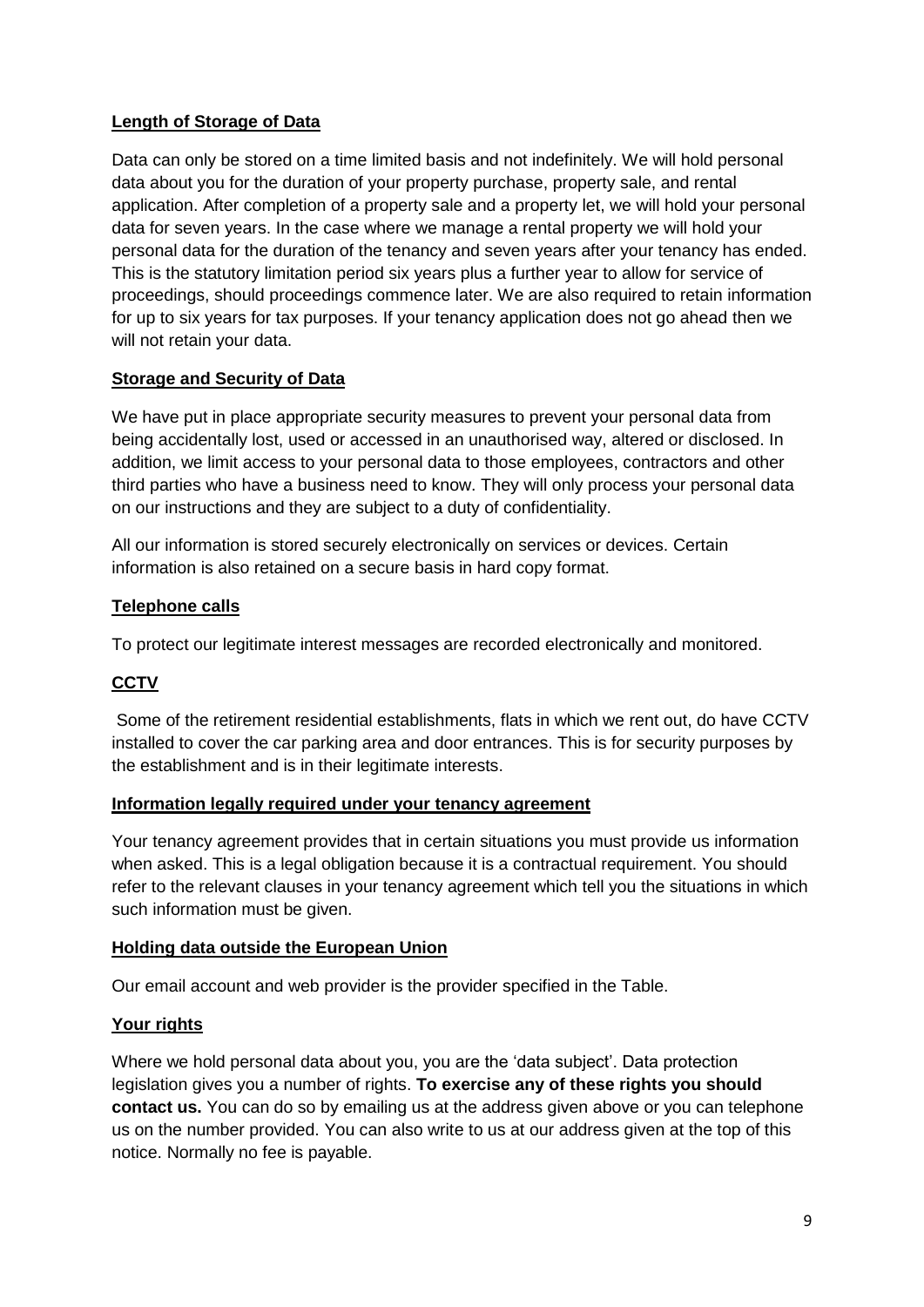In particular you have a right to object to the processing of your information where we are processing this in or own legitimate interests or those of someone else. This applies if you feel that this has impacts on your own interests or your fundamental rights of freedom.

These rights are as follows:

- 1. **The Right to Access**-you have the right to make a request to be told what personal data we hold about you. This is a right to obtain confirmation that data has been processed and to have access to your personal data, and the right to information details which should be provided with the Privacy notice.
- 2. **The Right to Rectification** if you consider any data we hold about you is inaccurate you can tell us so that, where appropriate, this can be corrected. Where a mistake is made in data processing then you can ask for it to be rectified. Any third parties who have received the data from us should then be told of the rectification and you should be informed by us of any such third parties.
- 3. **The Right to Erasure** you have a right to ask us, in certain circumstances, to erase any data we hold about you (the so called right to be forgotten). Individuals can request the right to have personal data erased to prevent processing in specific circumstances, ie it is no longer necessary, consent has been withdrawn, there is an objection and where applicable your rights override the legitimate interests to continue our processing, or data has been unlawfully processed.
- 4. **The Right to Object to Processing-** this allows you to object to our processing of data about you. We must then stop processing data unless we can establish legitimate reasons for continuing. In particular this applies where we are relying on our own legitimate interests or those of a third party to process data but can also apply in other situations.
- 5. **The Right to Restrict Processing** you can ask us o suspend processing of your personal data and we must then restrict processing of data. This includes where you are contesting the accuracy of a statement or the unlawfulness of processing.
- 6. **The Right to Data Portability** this allows individuals to reuse their personal data for their own purpose across different services allowing them to move, copy or transfer personal data more easily.
- 7. **The Right to Withdraw Consent** where your consent provides us with the legal gateway to process data about you, you can withdraw this at any time by telling us by email or post using the telephone number and address above.
- 8. **The Right to Complain** we operate our own internal complaints policy and if you have any concerns about the way in which we collect or handle data please contact us.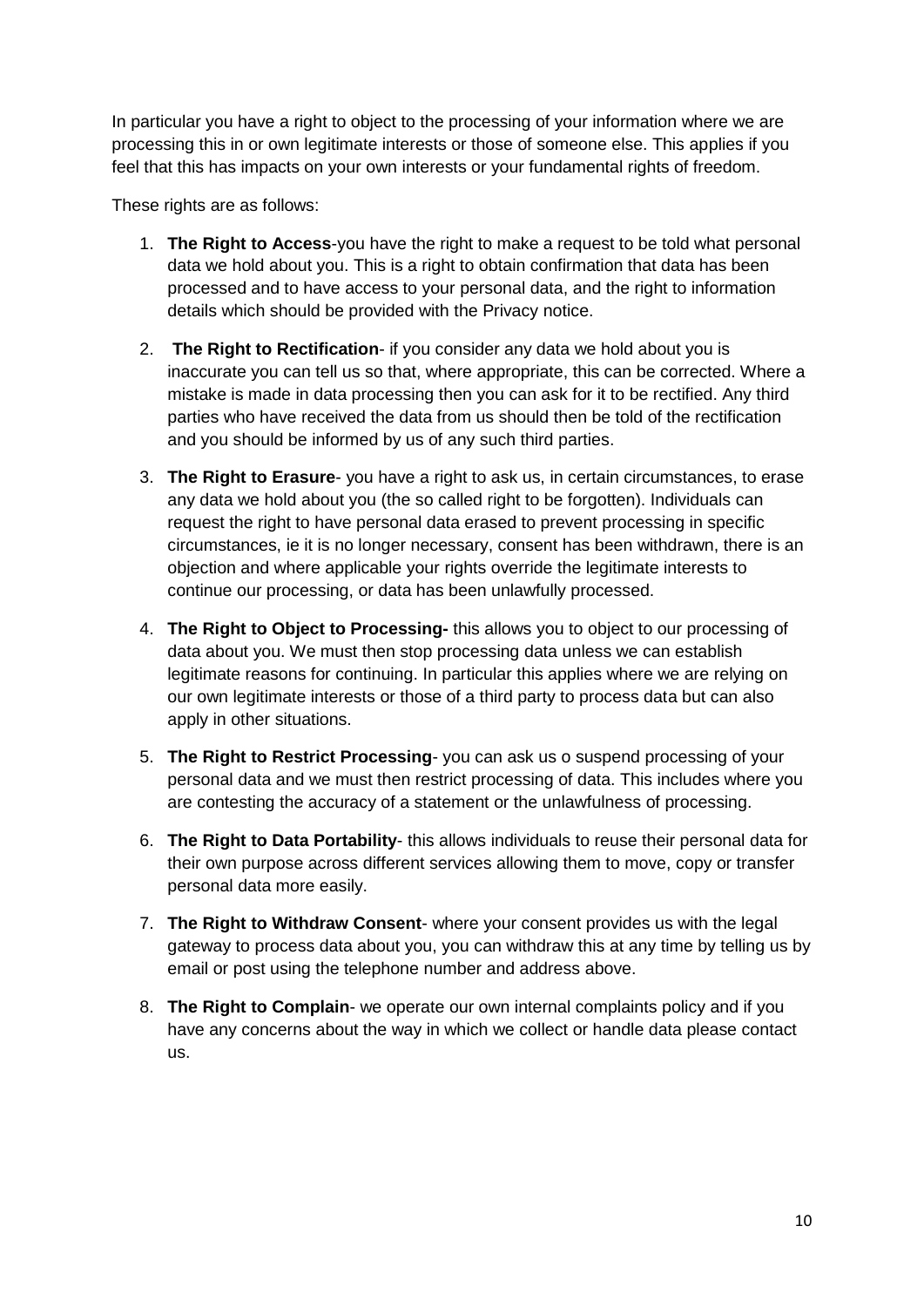Additionally, you have the right to lodge a complaint with the Supervisory Authority who is:

Information Commissioner

Information Commissioner's Office

Wycliffe House

Water Lane

Wilmslow

**Cheshire** 

SK9 5AF

[www.ico.org.uk](http://www.ico.org.uk/)

## **TABLE**

### **Introduction**

As necessary, we collect, use and otherwise process different categories of information/data about you relying on the various legal gateways available to us. This relates to your application for a tenancy and where it proceeds, the management of the tenancy and the property along with associated matters **or** it relates to your application to purchase a property **or** it relates to the rental or sale of your property **or** to your involvement in the afore mentioned scenarios.

This part of the notice gives you a general description of these processing activities for the different categories of information and the purposes for which we process your information. If you consider that we have not given sufficient details of what we do then you can make an access request for more information.

## **Background**

Selling and renting out residential accommodation, managing tenancies and rental properties is multi-faceted. As potential purchasers/purchasers, potential tenants/tenants/permitted occupiers, guarantors, vendors, landlords, power of attorneys are at the centre of this service, we must process your data for a large number of different purposes. Data protection law requires us to give you information about these processing activities as concisely as possible. To do this we have split information about you into different categories, which is in line with requirements in the legislation. We also have to tell you the extent for which your information can be used and shared. Due to the nature of our business, information falling into one category will be combined with information in other categories to be handled by us as permitted for the stated purposes under the relevant legal gateway which we have to identify. For example information about your identity/contact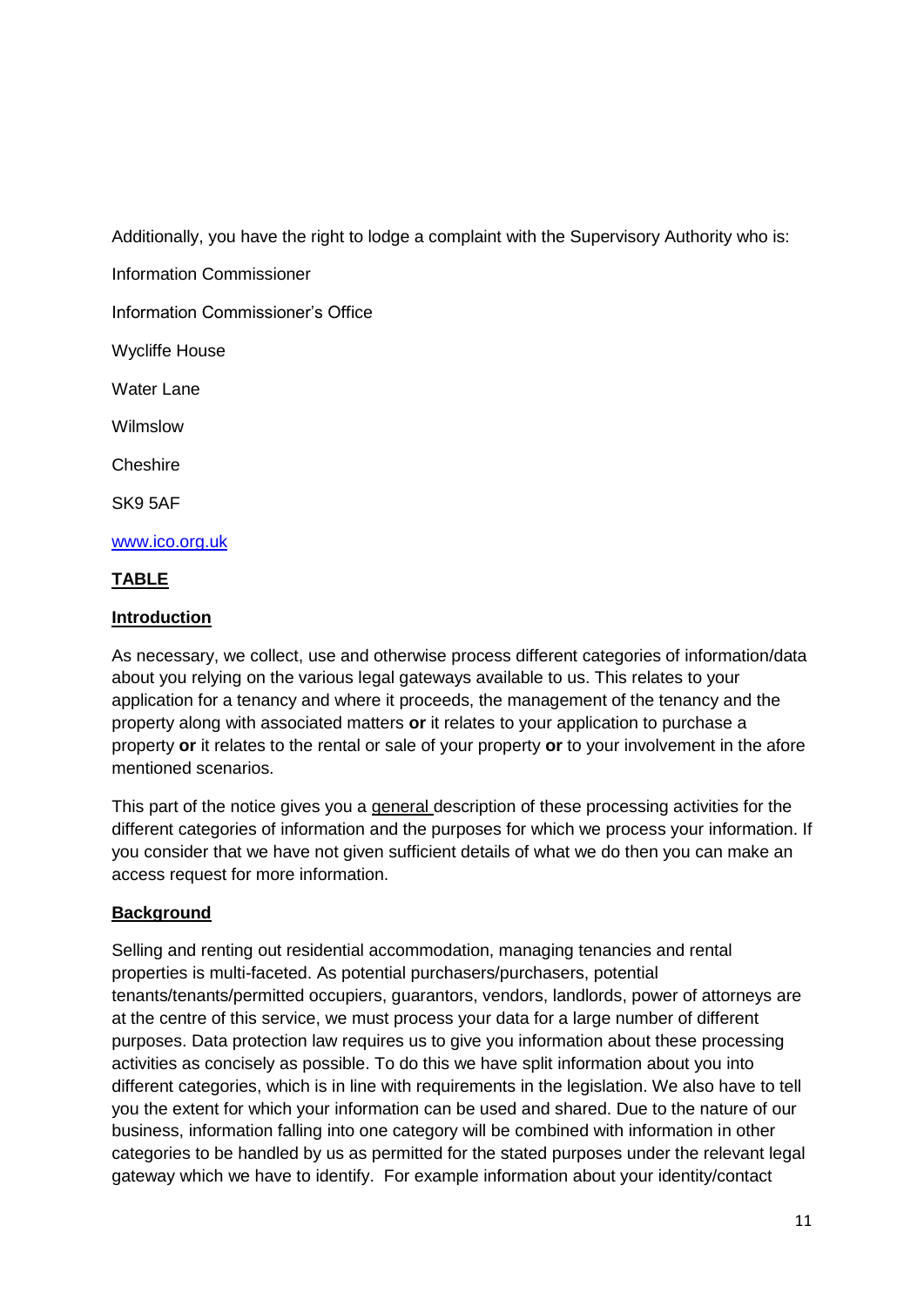details will be combined with other categories of information to correctly identify you. Eg: when we compile our accounts or pass information about a repair over to a contractor so that they can deal with the problem at the property that you rent. However, we only do this to the extent that is necessary in the circumstances.

### **Expressions used**

To make this Table as concise as possible we employ a number of expressions:

**Handle information/data-** collecting, compiling, using or storing data

**Use information/data-** when we use information this means we consult it, compile it, refer to it to make a decision, or act on it, or combine it with other data. When using it in this way we may have to alter it.

**Share information/data-** this includes transferring data to someone else where this is necessary, or receive it from a third party.

**Collect information/data-** this is when we receive information either from you eg when you sign a tenancy application form or from a third party eg a reference about you.

**Compile information/data-** this is when we use information about you which we have collected to generate information about you eg our rent payment records or repair records.

## **Altering Data**

We are required by data protection legislation to keep your information up to date and it is course our legitimate interests to do so for us to ensure that we have accurate records. Eg we keep our record of your rent payments up to date as they are received

## **Storing Data**

We keep information both electronically and in a manual filing system to maintain our records. We do this because we need to use it from time to time. Normally the legal Gateway permitting us to do so is the same as that which applies when we use the data. Additionally, however there are legal obligations to retain the data under data protection law, taxation legislation and housing law. We also need to fulfil our contract with you. In our legitimate interests we also need to retain information to deal with enquiries or disputes and for audit purposes.

## **Destruction of Data**

We delete/destroy data once it is no longer required. This is a requirement of data protection law. This notice tells you the period for which we normally store data.

## **What this Table tells you**

Part 1- we list out the different categories of your information, explain them, explain what we do with the information and why, as well as specifying the relevant legal gateway we rely on to do so and where the legal gateway is our own legitimate interests (or those of a third party) we identify the relevant legitimate interests.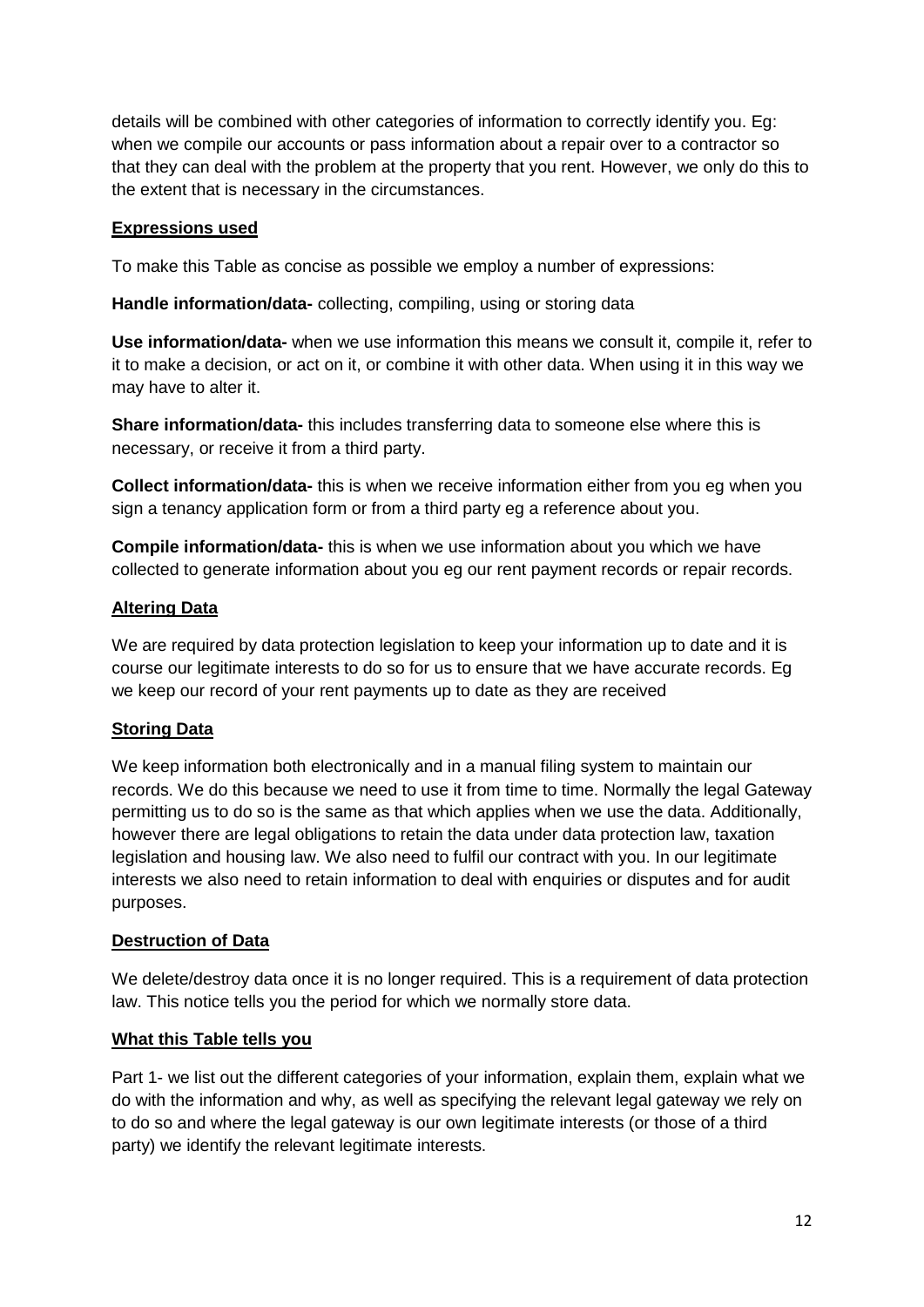Part 2- we list details about sharing data with others and also receiving data about you from a third party.

### **PART 1: COLLECTING, COMPILING, USING AND STORING INFORMATION**

#### **Identity and contact details**

1. This includes title, name, address, telephone contact number/s and email address

This information is required for us to communicate with you throughout the letting or sales process.

Legal Gateway: to perform our contract with you

2. We handle this information in order to draw up a tenancy agreement and subsequently to manage the tenancy and property. It may be used to communicate with permitted occupiers also, during the tenancy.

Legal Gateway: to perform our contract with you and to comply with statutory and legal obligations.

#### **Personal and background information**

1. The information we ask for depends on whether you are looking to buy or to rent or whether you are selling or renting out a property.

If you are looking to rent we ask for the following data: present accommodation details, other occupant names and contact details, details of any children who will be living in the property- number, sex, age and date of birth, employment status and details, details of any benefits you receive, details of any CCJs (county court judgements) or bad debt, next of kin, pet details, rental affordability/desired rent to pay, ID (in the form of passport or driving licence- we will copy for our records).

If you are looking to buy we will ask for the following data; accommodation status, details of any property to sell, selling agent details, status of sale, buying position, desired price bracket. Once your offer has been accepted we will require your ID( in the form of passport or driving licence- we will copy for our records), proof of funds or Mortgage details.

If you are looking to rent your property out through us, we will ask for the following data; overseas landlord status, your bank details, emergency contact details, preferred contractor details, ID and proof of ownership, any current tenant details.

If you are looking to sell your property through us, we will ask for the following data; ID and Proof of Ownership. You may provide us with any planning application details.

2. This information is handled to evaluate your suitability as a tenant or purchaser of a particular property and finding a suitable property for you to buy or rent.

Legal Gateway: for our own legitimate interests. These are to ensure that you are matched to suitable properties and to arrange viewings. It is also used to ensure that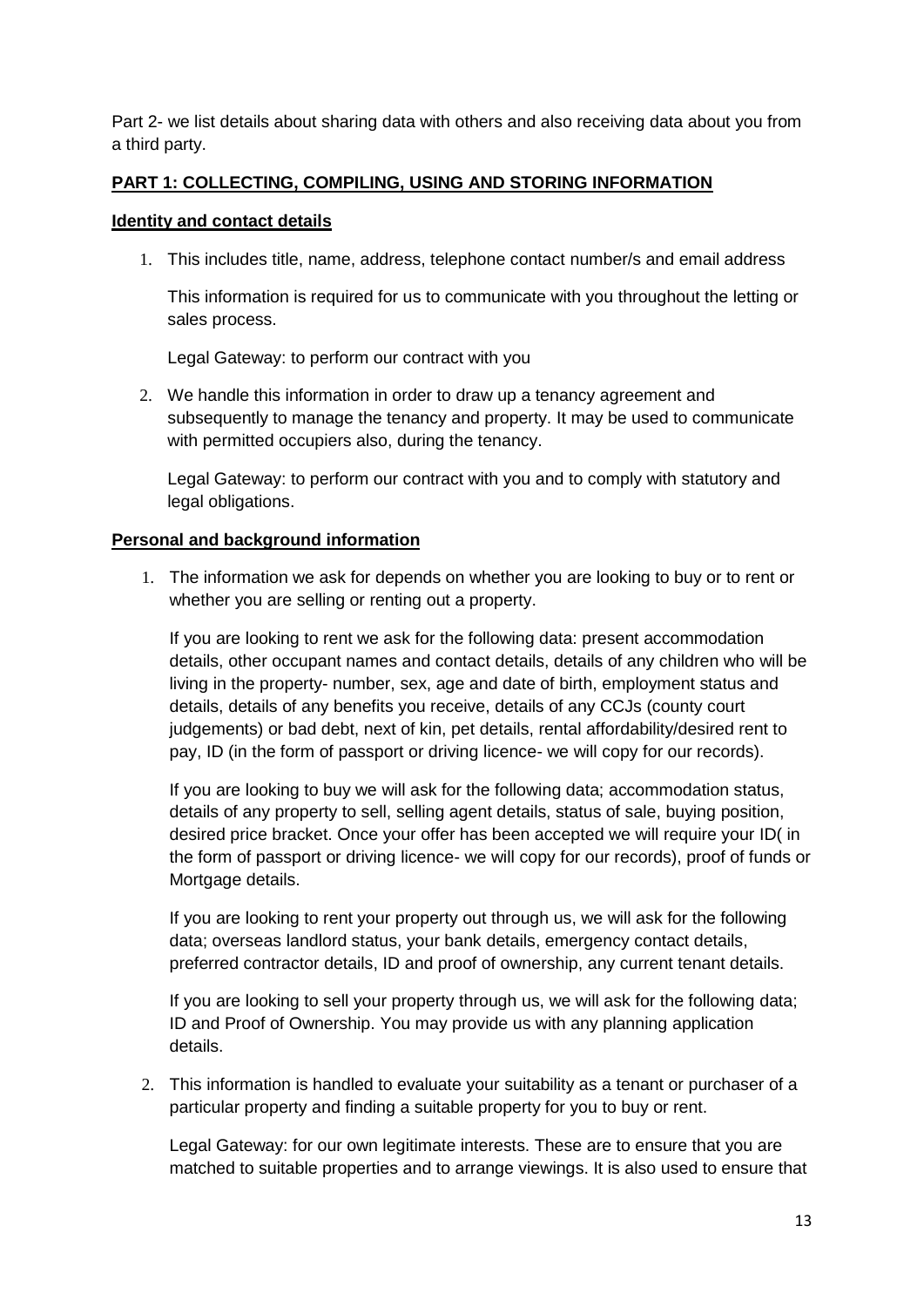any let is to reliable tenants and with suitable guarantors where applicable. We request and consider credit and other referencing relating to decide this suitability. This may be using the services of a Credit Referencing Agent and/or direct liaison with Landlords. We also provide information to prospective landlords and agents acting on their behalf, in their legitimate interest, to assist in evaluating suitability of a tenant for a tenancy. These interests are to ensure that properties are let to reliable tenants.

3. This information is handled in reporting an offer to a vendor or an offer to a landlord, negotiation if applicable, confirming a sales chain and a purchasers' ability to proceed including money laundering checks

Legal Gateway: to perform our contract, complying with statutory and legal obligations.

4. This information is handled during the sales progression process, with communication between the vendor, purchaser and third parties (solicitors, agents).

Legal Gateway: own legitimate interests. These are to ensure that the sale progresses to exchange and completion to suit vendor and purchasers' timescale.

5. We handle this information which relates to next of kin etc...to contact them in an emergency.

Legal Gateway: To protect your vital interests.

6. This information will be handled if we need to trace you, as a tenant, to contact you in connection with the tenancy or the property or to pursue a claim against you eg for rent arrears.

Legal Gateway: Our own Legitimate Interests to enforce your obligations.

#### **Bank Details**

- 1. This includes details of your bank, building society or other paying organisation, including those operated digitally/online
- 2. We handle this information in order to receive payments from you or to make payments to you eg: rent payments to the Landlords.

Legal Gateway: to perform our contract

- 3. We also handle this information if we seek to make recovery form you of any unpaid debt eg rent arrears. This is to recover what is owed to us.
- 4. We also handle this information as part of our verification of someone's suitability as a tenant and to prevent and protect against money laundering and fraud.

Legal Gateway: Our own Legitimate Interests

#### **Tenancy Details**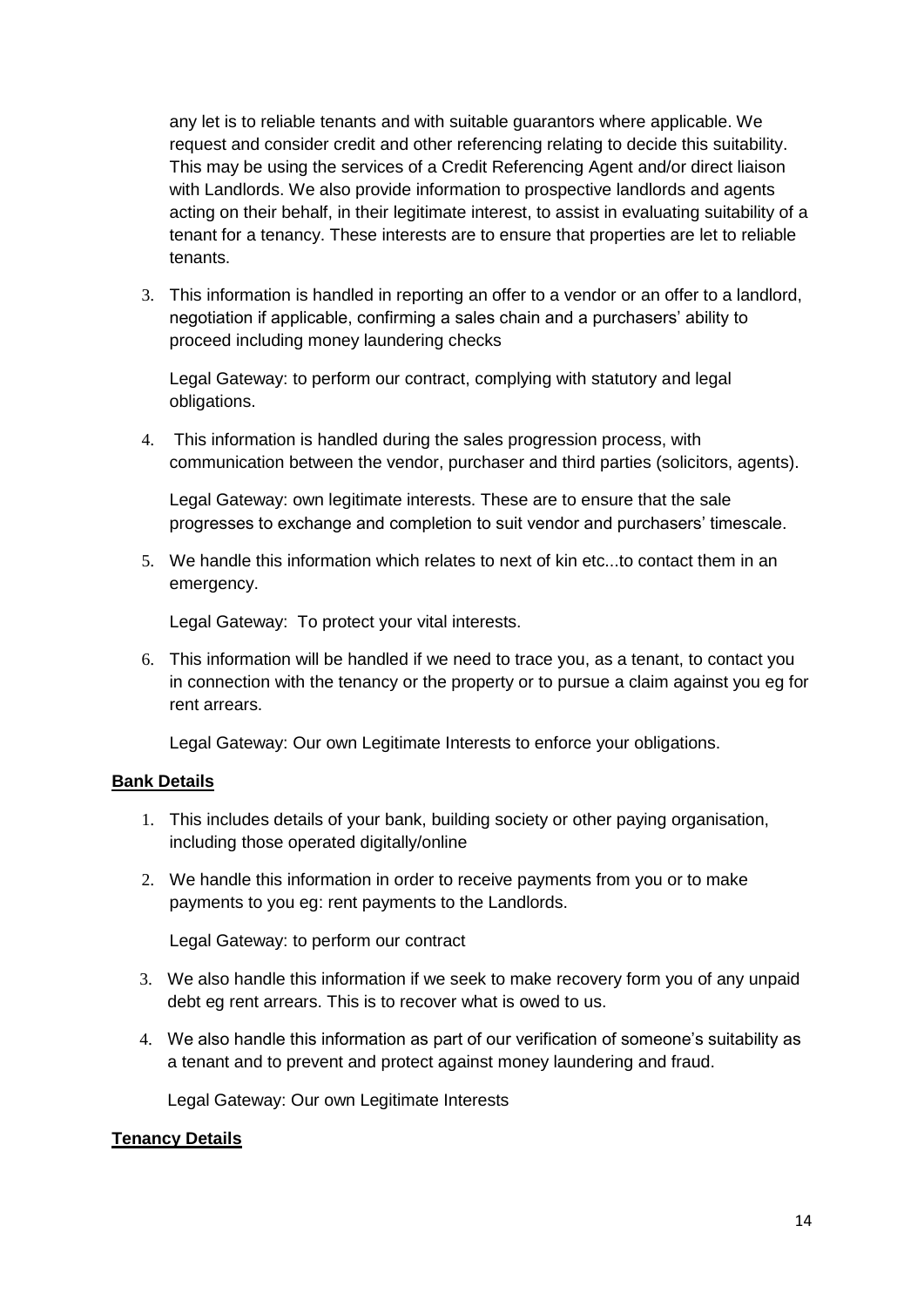- 1. This includes renewal of the tenancy. Information within this category includes the address of the property, start date of the tenancy, period of occupancy, rent and other payments.
- 2. We handle this information to prepare and complete the tenancy agreement and then to manage the tenancy and the property or to allow the Landlord to manage the tenancy and the property.
- 3. Tenancies are renewed by agreement. This will involve discussion with the tenant. We handle information about the renewal of tenancies. This is done for contractual performance.
- 4. Where there are joint tenants or there are other persons living in the property, details will be linked and also with the property
- 5. Where there is a Guarantor we collect information about their identity, contact details, background information and property owned. This is then linked to the tenancy and the property.

Legal Gateway: This is done to perform our contract and To protect Our Own Legitimate Interests. This is to provide security for the payment of the rent and to ensure compliance with tenancy obligations.

### **Deposits (if any)**

- 1. This includes the amount of a deposit, who pays it and in what shares and the steps taken to protect the deposit
- 2. We handle this information to deal with the deposit received and to administer the deposit. This also includes information about any person who contributes towards the deposit who is not a tenant.

Legal Gateway: This is done for contractual performance, to secure payment of the rent, to comply with tenancy obligations and to ensure the compliance with legal obligations relating to handling deposits under the Deposit Protection Legislation.

We also handle deposits at the tenancy termination and this is dealt with under that section.

#### **Immigration/ Right to Rent checks (England only) &Verifying identity**

- 1. Under immigration legislation we check that each tenant and adult resident in the property has the right to rent. This includes retaining copies of passports, driving licences and other specified documentation. We must retain this for inspection, if required, by the Home Office.
- 2. We handle this information in accordance with the requirements of immigration legislation in order to carry out our legal obligations.
- 3. We also handle this information in order to verify the identity of tenants, permitted occupiers, guarantors, Landlords, purchasers and vendors in order to protect our legitimate interests and to ensure that we are dealing with the correct person.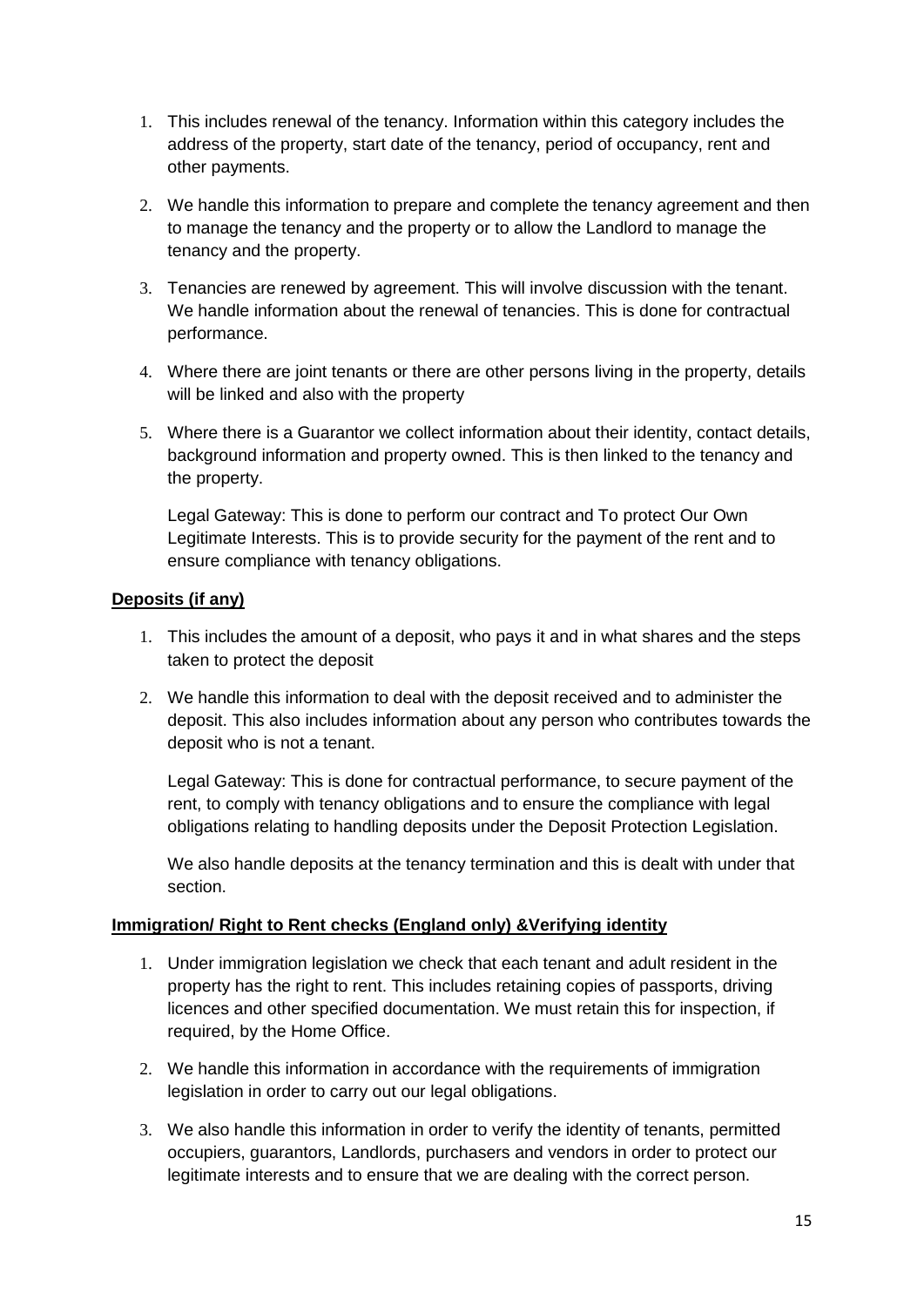### **Rent and payment collection**

- 1. This includes records we compile to record receipt of rent and other payments from tenants and associated documentation relating to such payments. This also includes any documentation where we need to issue reminders for payment, including levying charges for interest or fees for late payment.
- 2. We keep this information in order to compile correct and up to date records.

Legal Gateway: Contact performance

### **Recovery of arrears, claims and possession proceedings**

- 1. In the event of non-payment of rent or other payments due, or if there is nonperformance of the contract then we records this and enter into relevant communications. This includes information and documentation relating to any proceedings, which may commence, including possession of a rental property.
- 2. We handle this information in order to pursue recovery of what is owing to us and to enforce our rights, to defend claims, and to recover possession of a property.

Legal Gateway: Our own Legitimate Interests, to protect our property interests, to enforce our rights and to ensure payment due to us is made, as well as to defend any claim brought against us.

## **Repairs /housing standards/Health and Safety**

1. This includes condition surveys, inspection reports, reports of repairs required and information about action taken. This extends to the condition and standards generally at the property and includes health and safety eg: gas safety;

We will provide your contact details or the contact details of another person given by you, to our contractors or the preferred Landlords' contractors to facilitate access to the property to carry out necessary works.

We will on occasions arrange for inspections in our legitimate interests and to comply with our legal obligations in relation to health and safety checks.

2. We handle this information to ensure that the property and its contents are properly maintained and to carry out our responsibilities under the tenancy agreementLegal Gateway: Contractual performance and where applicable, to comply with our Legal **Obligations** 

#### **Breach of tenancy agreement/nuisance etc**

1. This includes complaints, which we receive, or information, which we hold relating to alleged breaches by a tenant, or permitted occupier, including nuisance and anti social behaviour. This includes records and related communications from all parties involved.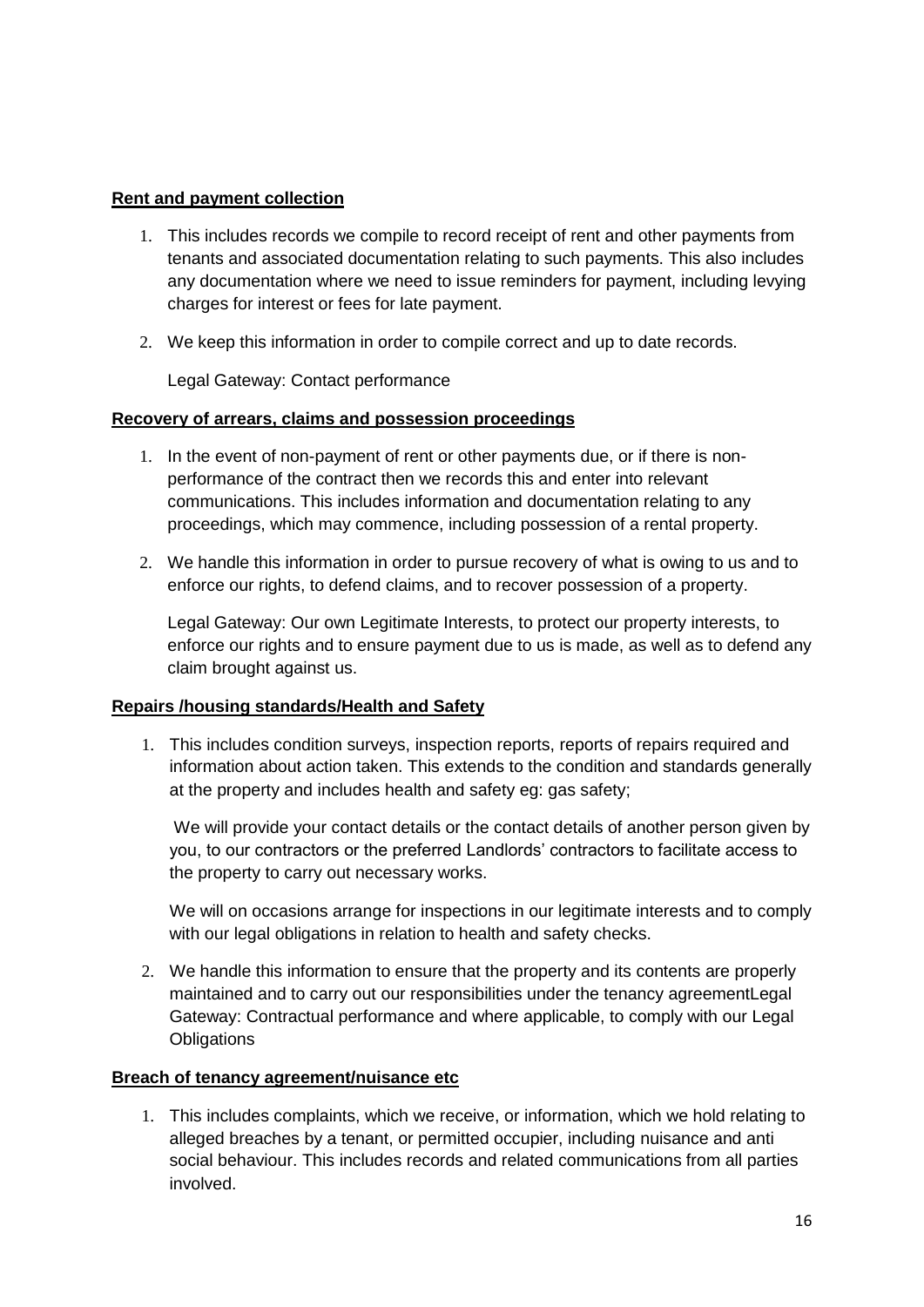- 2. We handle this information so as to ensure that the tenancy obligations are complied with and that the tenants and occupiers live harmoniously with neighbours, as well as the prevention and detection of crime and anti-social behaviour.
- 3. This may also include information about the abandonment of a rental property.

Legal Gateway: To protect our own legitimate interests and the legitimate interests of affected third parties.

## **Council Tax Liability**

- 1. Notification is given to the local authority in relation to tenant/occupier liability for council tax. This can include information about the occupiers; name and date of birth, also the period of occupancy, former and subsequent addresses.
- 2. We handle this information in order to ensure that the liability for Council Tax is dealt with correctly and the appropriate party is given the relevant tax bill.
- 3. In the event of the local authority serving a statutory notice we then must supply this information to comply with our Legal Obligations
- 4. Information is handles relevant to claims made by tenants eg: reduction in Council Tax. This is in the interest of the local authority administrating the scheme to see that benefits are properly calculated and paid.

Legal Gateway: Our Own legitimate interests and those of the Local Authority.

#### **Water Charge Payment**

- 1. This relates to notification to a water company of the tenants/occupiers at the rental property, their periods of occupancy, previous and subsequent addresses.
- 2. We handle this information to ensure that utilities are provided and to establish liability for water charges and the appropriate party is given the relevant bill.

Legal Gateway: Our Own legitimate interests and those of the water authority

#### **Utility Providers**

- 1. We arrange and establish liability for payment of Gas and Electricity consumed at the rental property. This involves communication about changes in a tenancy to the suppliers, interruptions and disconnection of supply and work to be carried out in connection with utilities and services eg: installation of smart meters/replacement meters.
- 2. Utility companies also have certain statutory obligations to perform eg metering. In the case of utilities or other services providers- if we agree to provide as part of the tenancy agreement then these arrangements are made for contractual performance.
- 3. We handle this information to ensure that utilities are provided and to establish liability for utility services used and the appropriate party is given the relevant bills to be paid.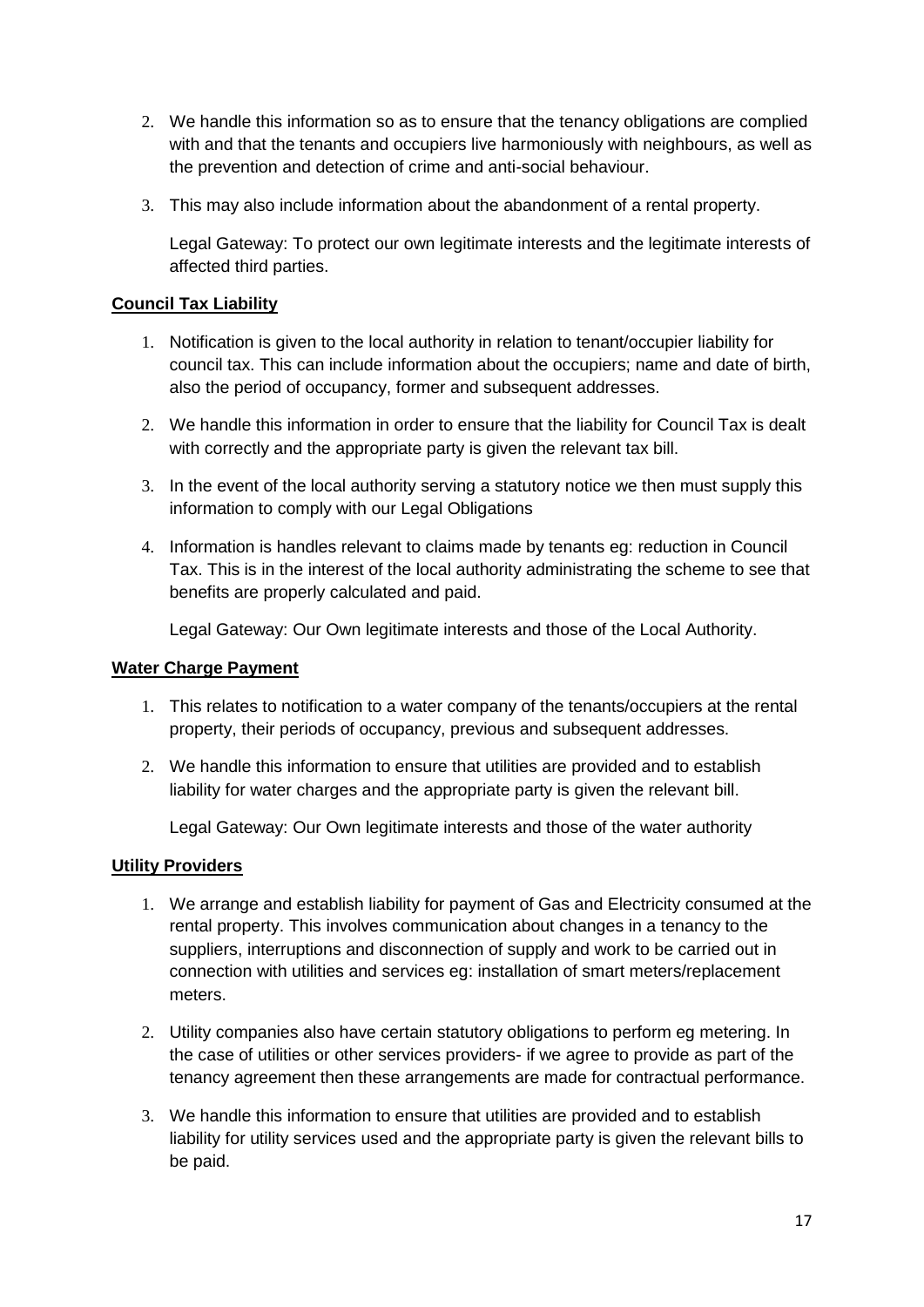Legal Gateway: Our Own legitimate Interests and those of the Utility Companies.

### **Universal Credit/Housing Benefits/Local housing Allowances**

- 1. Where eligible a tenant will be entitled to the appropriate welfare benefits to assist then to pay rent. Information may be required by the Department for Work and Pensions (DWP) or local authority to verify entitlement. Normally, the payment if made direct to the tenant, however, if there are arrears, payment of benefit can be made direct to us.
- 2. We handle tenancy details and rent payment records, including information about arrears of rent and tenants personal circumstances, relevant to process claims.

Legal Gateway: Contractual Performance, Our own legitimate interests to secure payment of rent due to us.

### **Tenancy Termination**

- 1. A tenancy usually finishes at the end of the lease but may be terminated earlier. We may serve notice to the tenant to vacate and if need be, enforce this using a solicitor and court possession proceedings.
- 2. Tenancy termination of whatever kind also involves the return of any deposit paid, possible claims against guarantors, claims on rent insurance and arrangements for tenants/permitted occupiers to vacate the property, inventory and the possibility of tenants leaving items behind. They also give rise to issues around the state of condition in which the property has been left eg: cleanliness

Legal Gateway: Our own legitimate interests

3. We handle information relevant to these matters, to ensure that the property is returned to us in a proper state with vacant possession and that all appropriate financial claims by either party against the other are correctly dealt with. These include our obligations in relation to the refund of deposits

Legal Gateway: Our contractual obligations

## **Complaints**

- 1. We operate a complaints procedure, which may be informal.
- 2. Information handled concerns complaints, which you may have or which may be made on your behalf. These will give rise to communications and records being compiled by us.
- 3. We handle complaints with a view to resolving them, although this might involve external intervention eg: ombudsman services, courts. This is to ensure that we protect ourselves and that the complaints are properly resolved.

Legal Gateway: Contractual Performance, Own Legitimate interests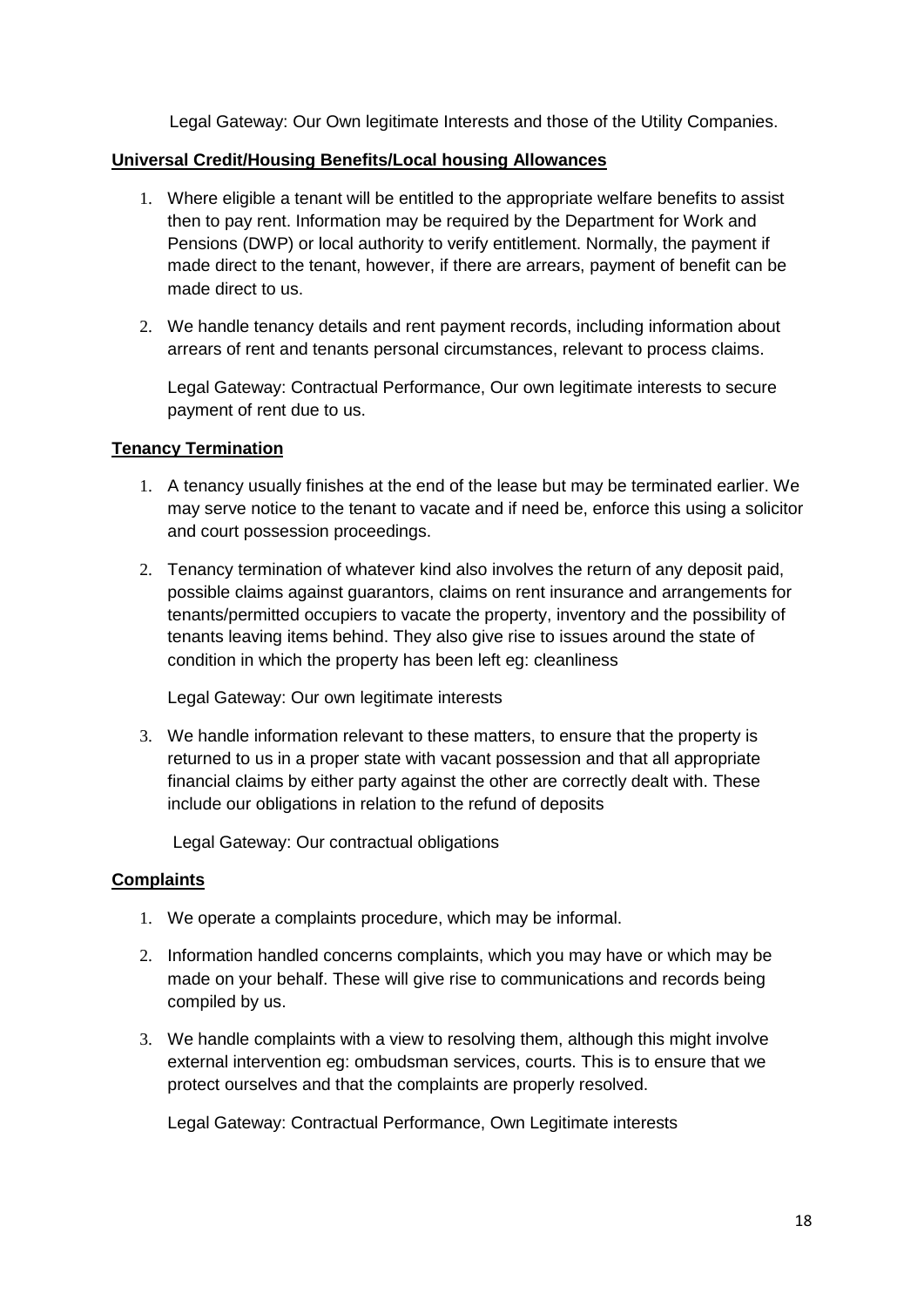### **Health/Disability**

- 1. This is sensitive personal information to which additional protections apply. We may be given information about your health or disabilities.
- 2. Health information may be given to us to explain why a viewing can not take place or an appointment postponed/rearranged, to explain why a tenant/permitted occupier may be absent from the rental property for a period of time, a reason why rent has not been paid or is late. You may want us to have information about your health so that we are aware of how you may need assistance on occasion. This could also be information about health or disabilities affecting someone else which impacts on you or about an adult or child, which requires specific consideration when choosing a rental property.
- 3. We may be given information about your disabilities so that we can make particular arrangements for you, including any adaptations, which may be required to make under disability discrimination legislation.
- 4. We handle information about your health or disability, and the health of others depending upon the circumstances to assist us in the management of the tenancy and the rental property.
- 5. As this is a special category data, we may request your consent to handle this information

Legal Gateway: This may be to protect your vital interest. Legal Obligation. It may be for Contractual Performance where it affects your ability to perform your contractual obligations under the tenancy agreement. It will be in Our own Legitimate interests if we are told of any medical condition which affects you. This is so we are aware of possible impacts on you.

## **CCTV and Audio**

- 1. If we operate CCTV on buildings housing rental accommodation you will be given information about this. If operated, it will be for your own safety and security and for the prevention and detection of crime/anti-social behaviour/monitoring tenants obligations.
- 2. We may hold audio recordings eg: phone messaged on our telephone answering machine. To assist with accurate record keeping, to manage viewings and manage rental property maintenance.

Legal Gateway: CCTV- In Our Own Legitimate Interests. Audi- In our own legitimate interests, Legal Obligation and to have a reliable record of communication

## **Correspondence**

1. Correspondence includes all ways in which we receive communications from whatever source. This includes emails, text messages, social messaging, letters and documentation. This can also include photographs for marketing of properties and other visual recordings eg: inventory DVD. Individual consent may be sought.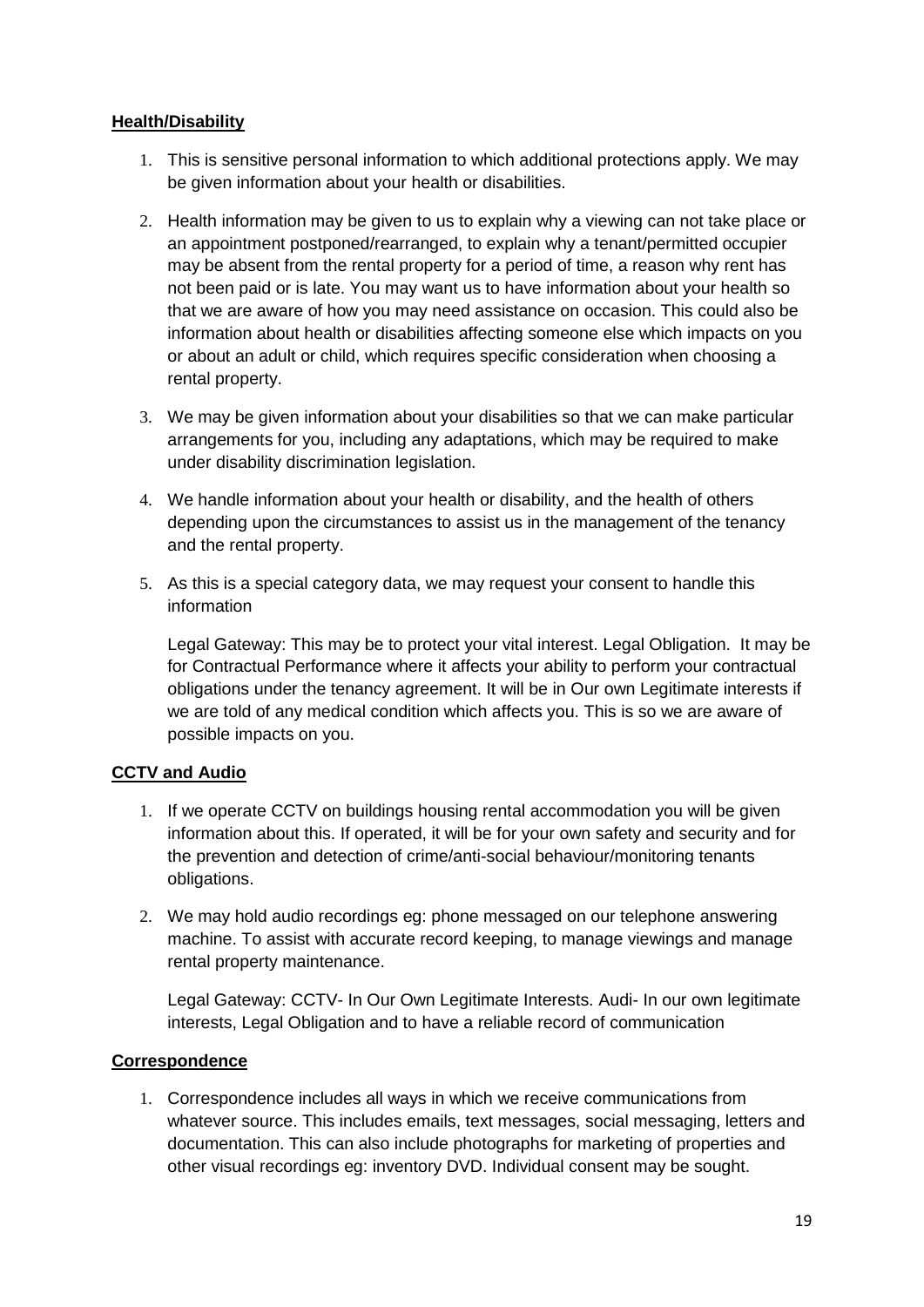2. We handle these communications initially relating to registering applicants for sales and lettings, to arrange viewings and property visits, to advertise properties effectively, for sales progression through to completion, for managing rental tenancies and properties as well as associated matters arising under the various categories of information referred to in this Table.

Legal Gateway: Contractual Performance, Legal Obligations, To protect tenants vital interests, In our own legitimate interests- to ensure that we have the necessary information relating to the afore mentioned matters and for accurate record keeping.

### **Websites and online platforms**

- 1. Information about you is available in the public domain, often put there by you. This can be accessed by appropriate searches.
- 2. Information about you is made available to us when you access online platforms eg: to enquire about properties which are available for sale or to rent
- 3. We handle this information to assess your suitability for properties, to arrange viewings and assist with the management of a tenancy and rental property.

Legal Platform: In our own legitimate interests; to ensure that rental tenants are suitable and that the tenancy and property are effectively managed, and to ensure that tenancy obligations are performed. This is also to ensure that our property interests are protected. For Contractual Performance; to arrange viewings for rentals and sales, entering into tenancy agreements and progressing house sales

#### **Insurance**

- 1. We may insure against rent arrears
- 2. We handle information about you that may be relevant to insurance cover. Contractually we are under certain duties to disclose information to the insurers.

Legal Gateway: To protect our own legitimate interests; to ensure that appropriate risks are adequately insured against and to recover any sums due to us under the policy as a result of a claim.

## **Flat Management**

- 1. This applies in particular when the property is a flat/apartment and where there is a lease or they are subject to other contractual arrangements setting out various responsibilities for upkeep, insurance etc including communal areas. The lease or other arrangements place contractual obligations on us, which in turn may be passed onto tenants.
- 2. We handle information about you in order to carry out our responsibilities under these leases/arrangements.
- 3. Under leases/other contractual arrangements they may be entitled to certain information eg: who occupies the flat and the terms of occupation. Further consents/permissions may be required relating to the tenancy for the carrying out of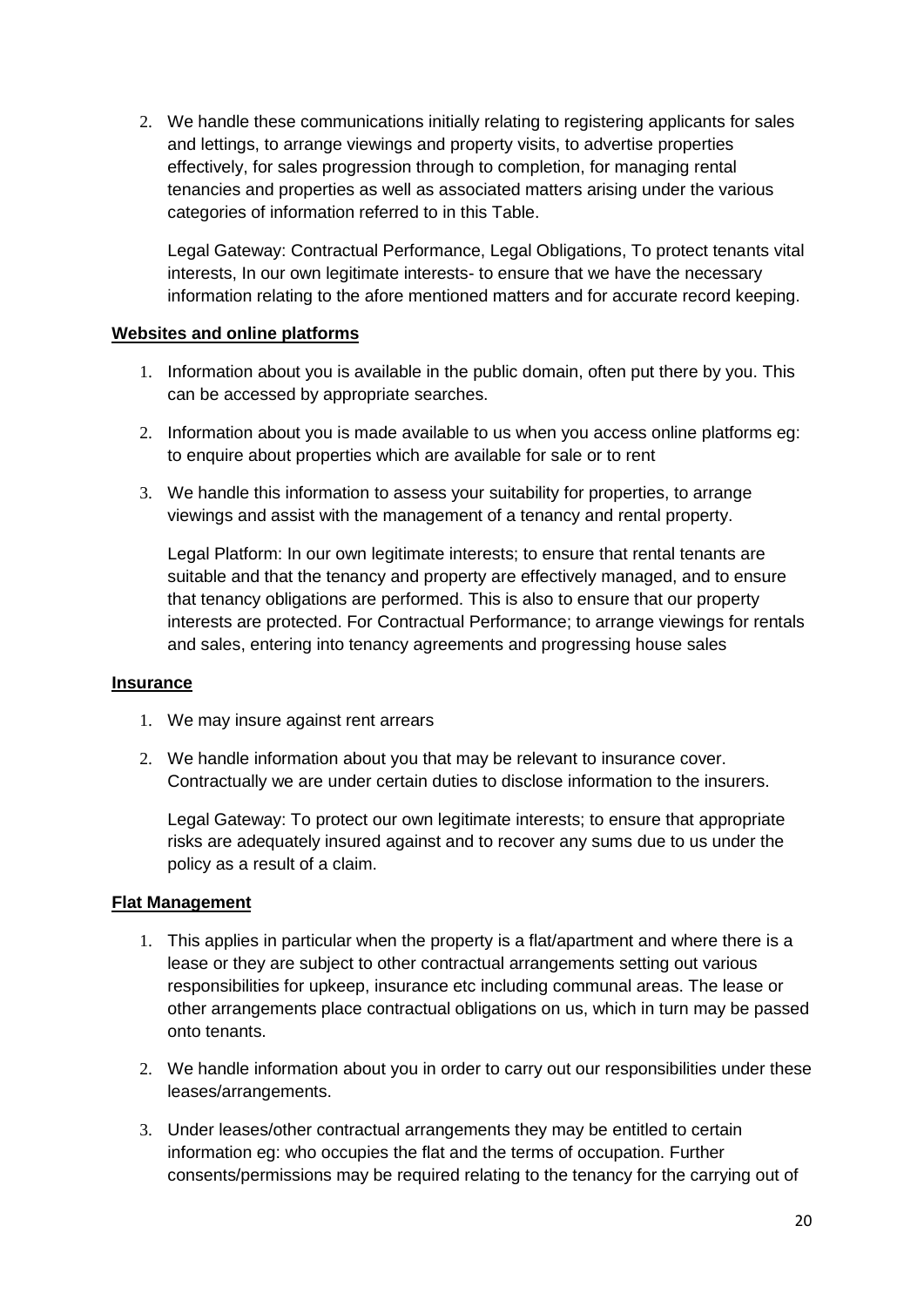alterations/repairs and information may be shared in our own legitimate interests if there are breeches of the leases regards to noise and anti-social behaviour.

Legal Gateway: Contractual Obligations, Our Own legitimate interests and those of the Freeholder.

### **Car Registration**

- 1. We handle car registration details for vehicles kept/using car parking facilities. Information is required to manage the bookings.
- 2. We also handle this information to monitor and regulate parking

Legal Gateway: Contractual Performance, Our own legitimate interests and those of neighbours/residents to manage parking issues

## **PART 2- SHARING INFORMATION**

#### **Introduction**

We share your information with various persons, organisations and public authorities as necessary. This involves us transferring your information to others or collecting it from then, depending upon the circumstances. Certain private persons, organisations and public authorities can then share any of your information (irrespective of its category)

Where we collect information from a third party we have to tell you the source of this information (public or private) and the type of organisation from which the information is obtained. The required details are mentioned in this part of the table.

#### **Section A – Sharing of certain categories of your information**

Table 1- this identifies the different categories of your information and specifies with whom these categories are shared with.

Depending on the category of data concerned you should also refer to that category under PART 1 above because the purpose set out for which we handle data and the legal gateway for doing so usually apply when we share data with others.

| <b>DATA CATEGORY</b>              | WITH WHOM WE SHARE THE DATA                                                                                                                                                                                  |
|-----------------------------------|--------------------------------------------------------------------------------------------------------------------------------------------------------------------------------------------------------------|
| Personal & Background information | Rentals: our registered Landlords, Credit<br>Referencing agency/ other Landlords/ Estate Agent,<br>Insurer/broker re rent guarantee, Solicitor<br>Sales: our registered Vendors, Solicitor, Estate<br>Agents |
| <b>Bank Details</b>               | Rentals: Our Bank/Natwest, Tenants                                                                                                                                                                           |

#### **Table 1- Data categories and with whom it is shared, as necessary**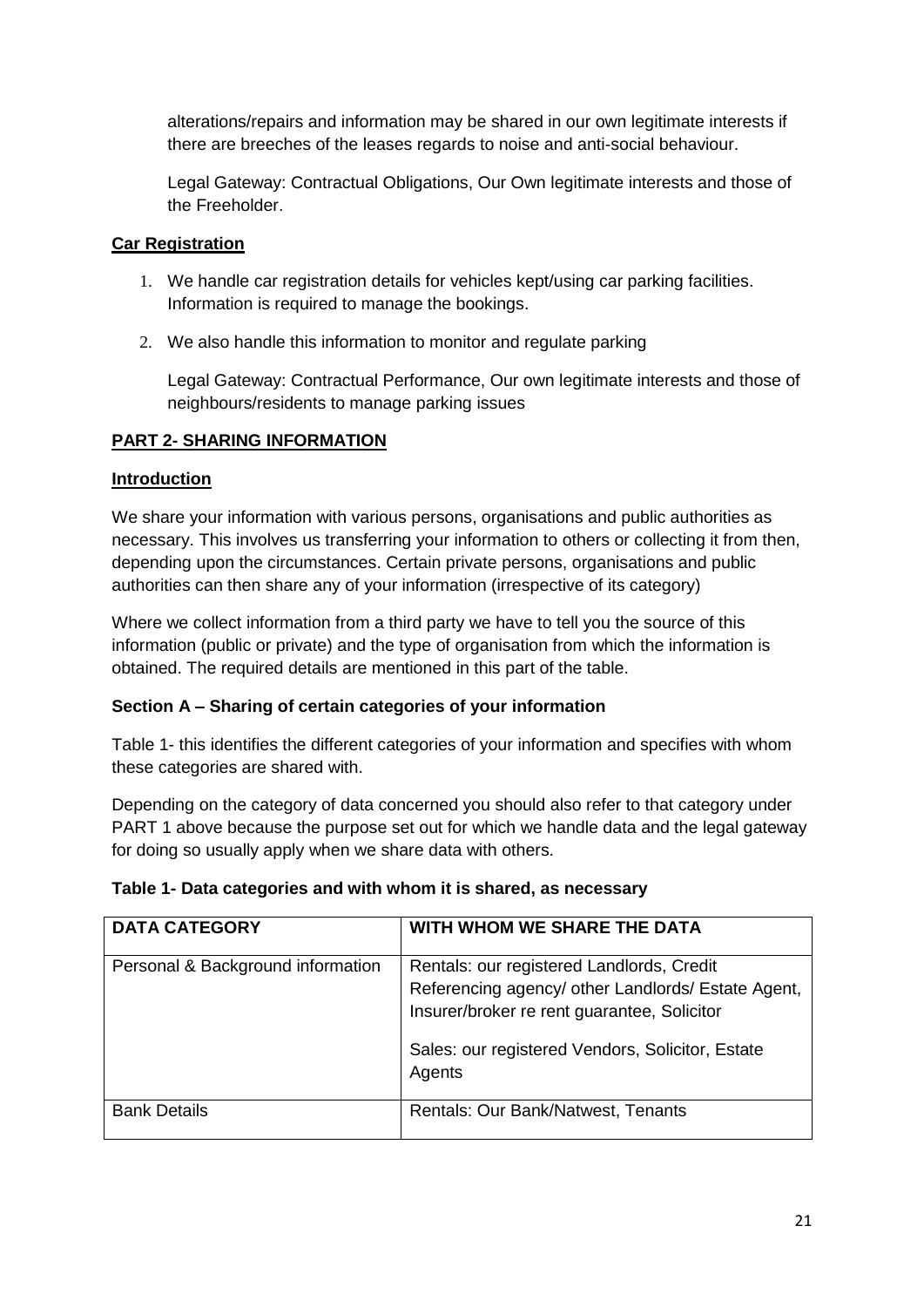| <b>Tenancy Details</b>                 | Our registered Landlords; other Landlords, Tenants;   |
|----------------------------------------|-------------------------------------------------------|
|                                        | Guarantors, Insurers re rent Guarantee, Local         |
|                                        | Authority, Solicitors, Tenancy Deposit body           |
| Deposit ( if applicable)               | Tenancy Deposit body, Tenant, Landlords,              |
|                                        | Guarantors or other persons paying/contributing to    |
|                                        | the deposit                                           |
| Immigration/right to rent checks       | Credit Referencing Agency, Home Office                |
| (England) and Verification of tenant's |                                                       |
| identity                               |                                                       |
| Rent and other payments                | Bank, Local Authority, Taxation Authority, joint      |
|                                        | tenants/permitted occupiers, Guarantors, Insurers,    |
|                                        | Other Landlords/Referencing Agents, Solicitors        |
|                                        |                                                       |
| Recovery of Arrears, claims and        | Other landlords, joint tenants/permitted occupiers,   |
| possession                             | Guarantors, Insurers, solicitors, courts, Local       |
|                                        | Authority/DWP                                         |
| Repairs, housing conditions, health    | Contractors/preferred contractors, trades people,     |
| and safety                             | suppliers, joint tenants/permitted occupiers,         |
|                                        | Freeholder of flats, guarantors, Landlords, Local     |
|                                        | Authority, Deposit Protection body, Vendors           |
| Breach of tenancy                      | Contractors, trades people, suppliers, joint          |
| agreement/nuisances                    | tenants/permitted occupiers, Freeholder of flats,     |
|                                        | guarantors, Landlords, neighbours, other residents    |
| <b>Council Tax Liability</b>           | <b>Taxation Authority/Local Authority</b>             |
|                                        |                                                       |
| <b>Water Charges</b>                   | <b>Water Company</b>                                  |
| <b>Utilities</b>                       | Utility suppliers                                     |
| Universal Credit, housing benefits     | Department of Works and Pensions/Local Authority,     |
|                                        | regulatory Authority, joint tenants/permitted         |
|                                        | occupiers/guarantors, Landlords                       |
| <b>Termination of Tenancy</b>          | Landlords, Insurer re Rent Guardian, local authority, |
|                                        | Deposit Protection body, Inventory Supplier, Joint    |
|                                        | tenants/permitted occupiers/guarantors,               |
|                                        | contractors, bank                                     |
|                                        |                                                       |
| Complaints                             | Ombudsman, accreditation or similar scheme of         |
|                                        | which we are a member, Legal Services                 |
| Health/Disability                      | Landlords, Health Care Providers, Local Authority     |
|                                        |                                                       |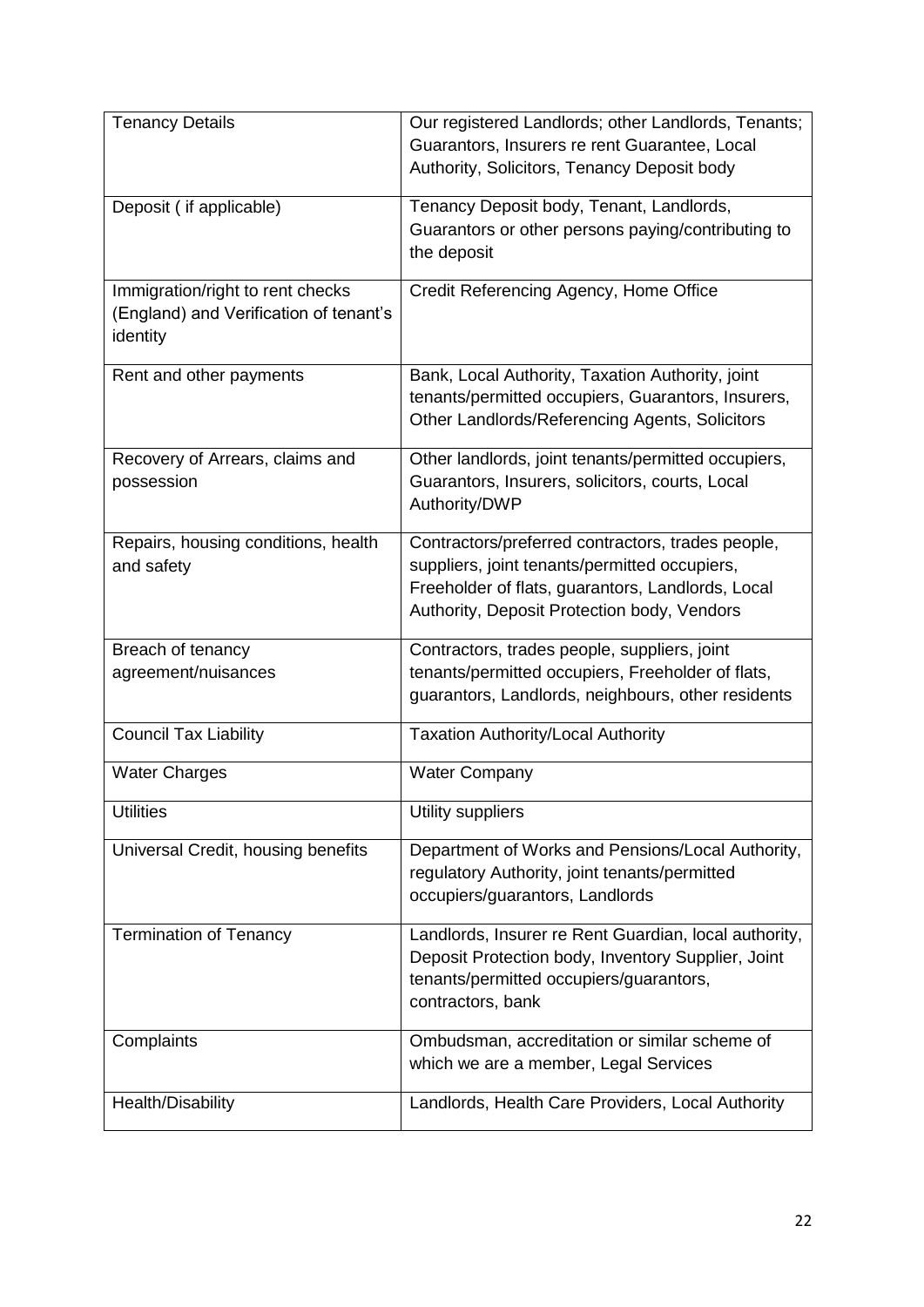| CCTV/audio/ record keeping    | Tenants, Purchasers, Landlords, Vendors,<br>Contractors any of the<br>persons/organisations/authorities listed in Section A                                                 |
|-------------------------------|-----------------------------------------------------------------------------------------------------------------------------------------------------------------------------|
| Correspondence                | Depending upon the applicable category of<br>information, relevant correspondence etc is shared<br>with any of the persons/organisations/authorities<br>listed in Section A |
| Websites and Online platforms | Tenants/Permitted occupiers/guarantors, Landlords,<br>Vendors, Purchasers                                                                                                   |
| Insurance                     | Insurer/Broker, Landlords                                                                                                                                                   |
| <b>Flat Management</b>        | Freeholders; management agents; tenants                                                                                                                                     |
| Car Registration              | <b>Car Parking Company</b>                                                                                                                                                  |

## **Public Authorities with whom we share data:**

- Home Office- right to rent checks for the performance of our legal obligations
- Deposit Protection Body- under housing legislation we are required to protect any deposit which you pay in connection with a managed tenancy. We pay this into a custodial scheme which holds the money. We have to register the deposit with the deposit body concerned. This is to comply with our legal obligations. During the course of the tenancy it may be necessary to give details of any changes to the deposit body to comply with our legal obligations. On the termination of the tenancy, for contractual performance, we must arrange for the return of the deposit in whole or in part, depending on whether there are any claims on it or not by the Landlord. In the event of any dispute the claim may go to resolution and submitted to adjudication, in which case it is necessary for information to be provided to the deposit body. This is in our legitimate interests to pursue or defend claims. This is also contractually required under the rules of the scheme.
- Taxation Authorities- These are HMRC and Local Authorities. We are required by law to ensure that any overseas Landlords are meeting their tax obligation under the Non-Residential Landlords Scheme. Local Authority are informed of any change in a tenancy.

## **Private Persons/Organisations/Public Authorities with whom ANY information is shared and legal gateway:**

• Professional Advisors- Assistance and advice regarding the management of the tenancy and the property for contractual performance. Where we handle your information under some other gateway and a professional advisor assists or advises, this will be for the same purpose and under the same legal gateway. If it is in the legitimate interests of us or someone else then those interests will be the same.